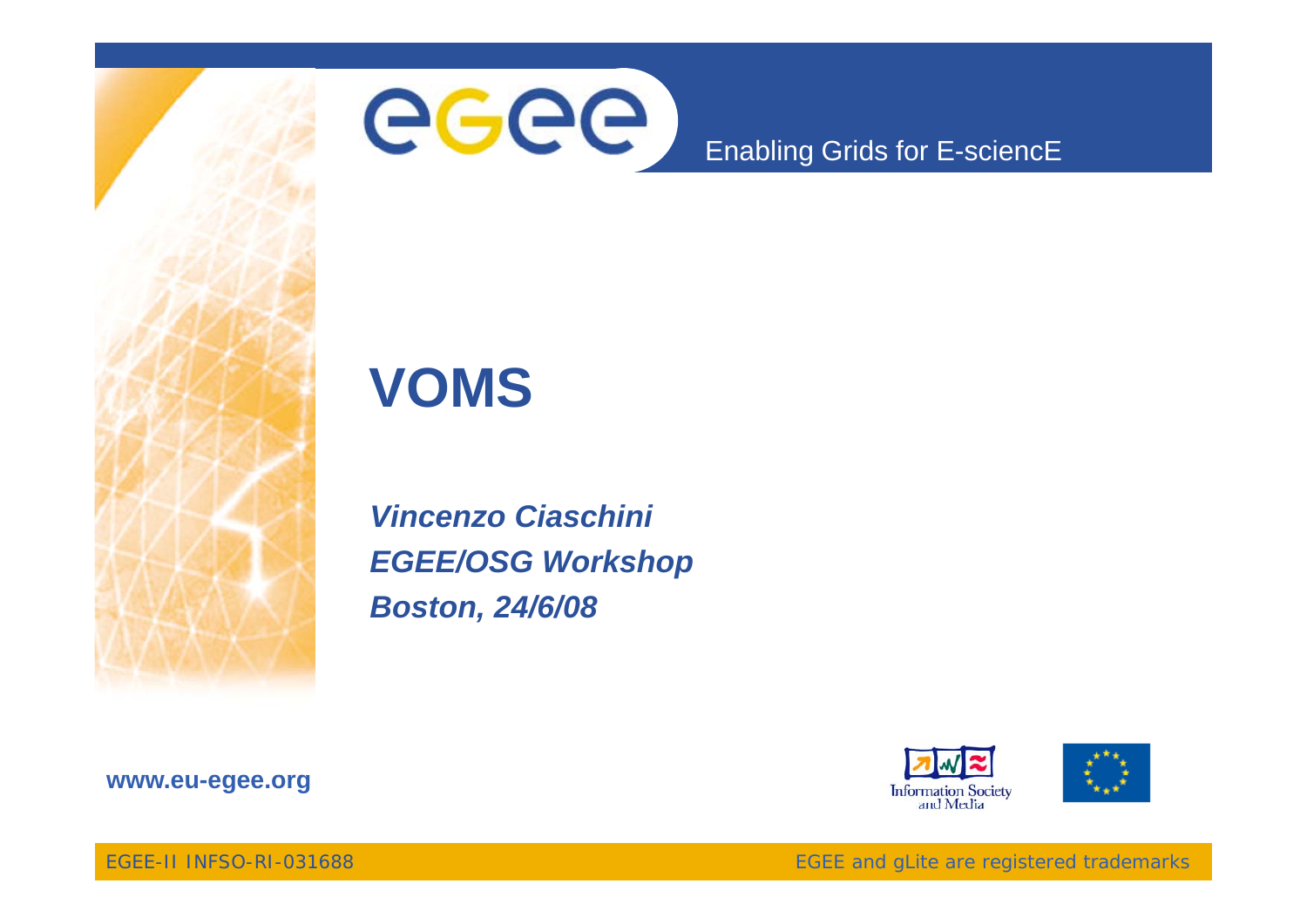

- **VOMS is a X.509 compliant Attribute Authority**
	- See RFC 3281
- **VOMS is a SAML Attribute Authority**
	- See
		- **SAML V2.0 Deployment Profile for X.509 Subjects**
		- **OGF document currently in public comments**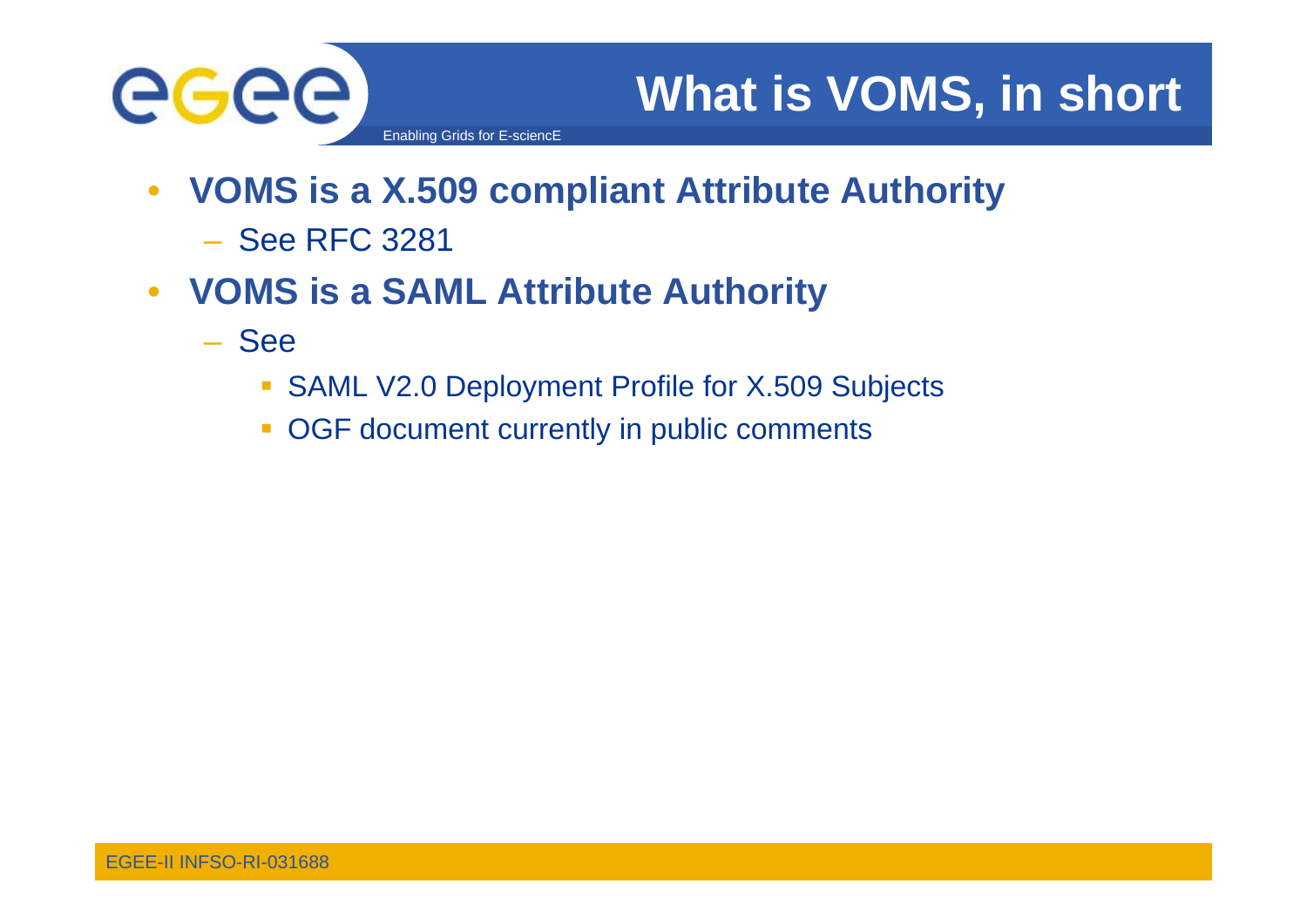

- $\bullet$  **In a Virtual Organization World, resource utilization is authorized on a VO basis**
	- Not all users are alike!
	- Membership in a VO is large and subject to change
	- Resources are many and subject to change
	- *A th i i i l i l d t Authorizing every single user on every single resource does not scale!*
- $\bullet$  **So, why not authorize user on the basis of a set of attributes?**
	- Many, many less attributes that users
	- Much less frequent changes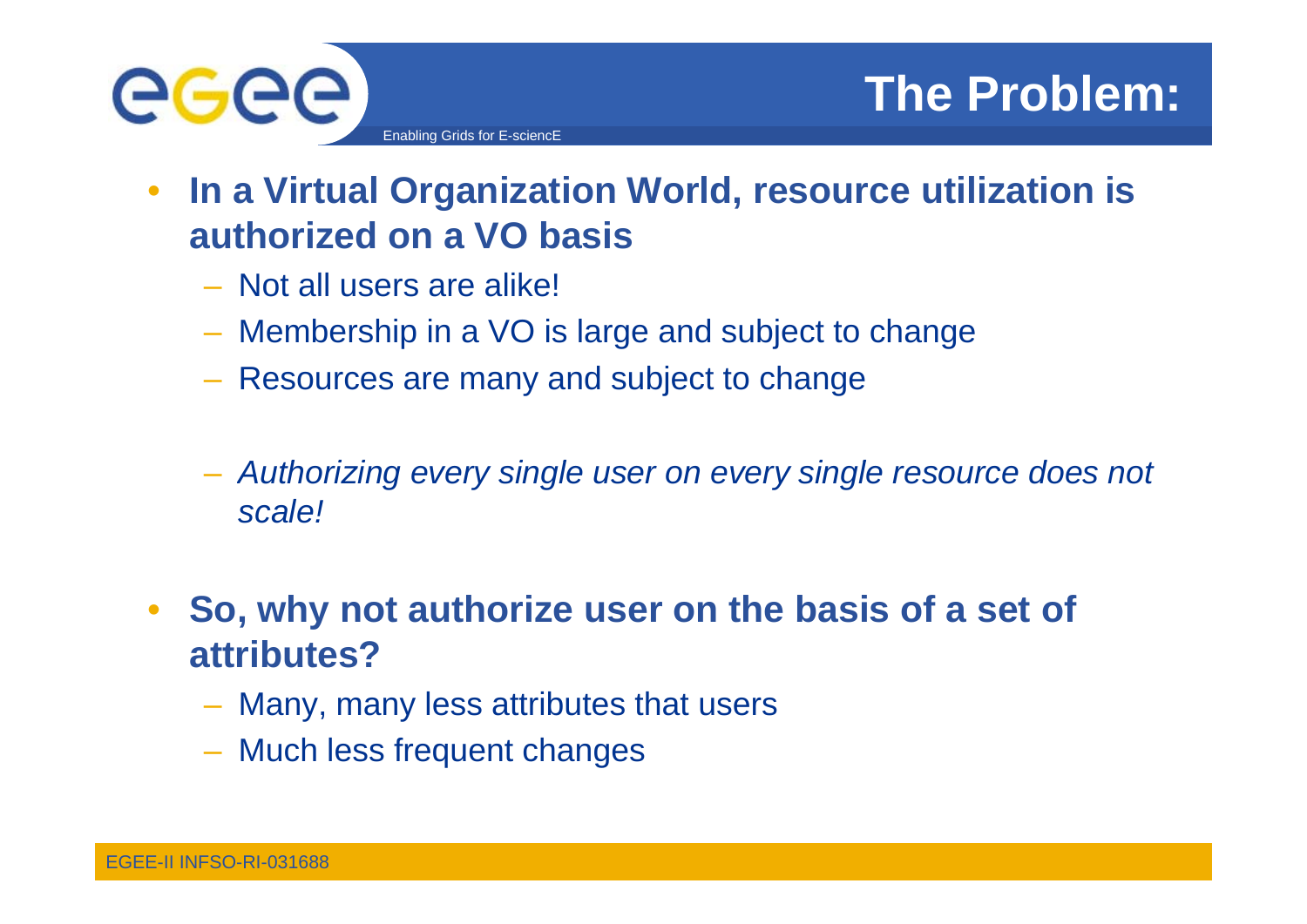

- $\bullet$  **VOMS is a X509 Attribute Authority with special support for Grids and VOs**
	- Adds direct support to represent organizational data
		- **Workgroups** 
			- •*Subgroups of workgroups, subgroups of subgroups, etc…*
		- **Provisions for special roles inside groups**
	- Also keeps support for more "standard" attributes
		- Name = value
		- And allows them to be associated not only to users, but also to subgroups and roles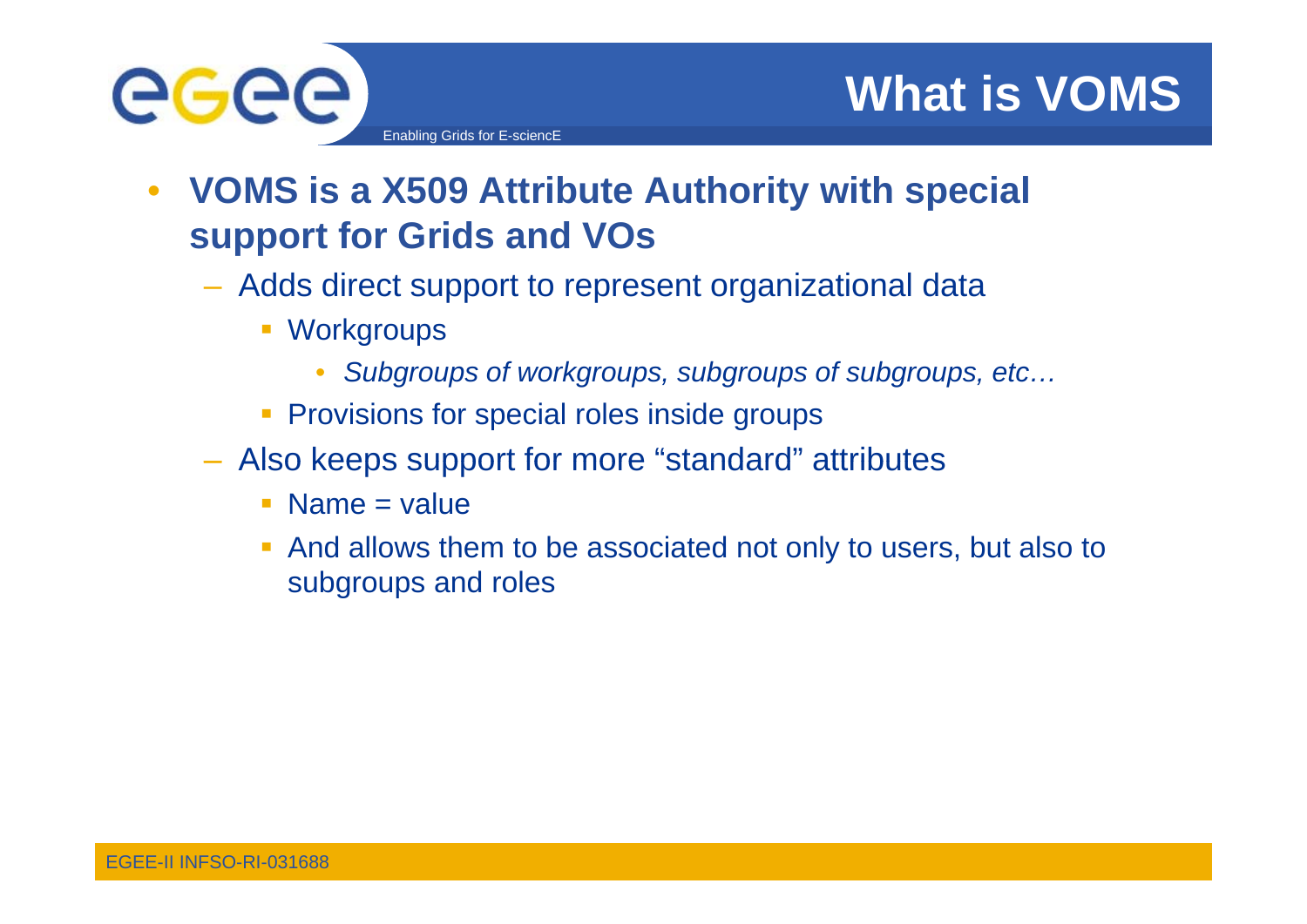

**Examples**

•**Examples of Attributes:**

**/vo1 workgroup /vo1/group1 subgroup /vo1/group1/Role=TestRole role in subgroup /Role=TestRole**

**login <sup>=</sup> marotta guarantor = Vincenzo C. (/vo1/group1/Role=TestRole) location <sup>=</sup> Bologna (/vo (/vo1/group1)**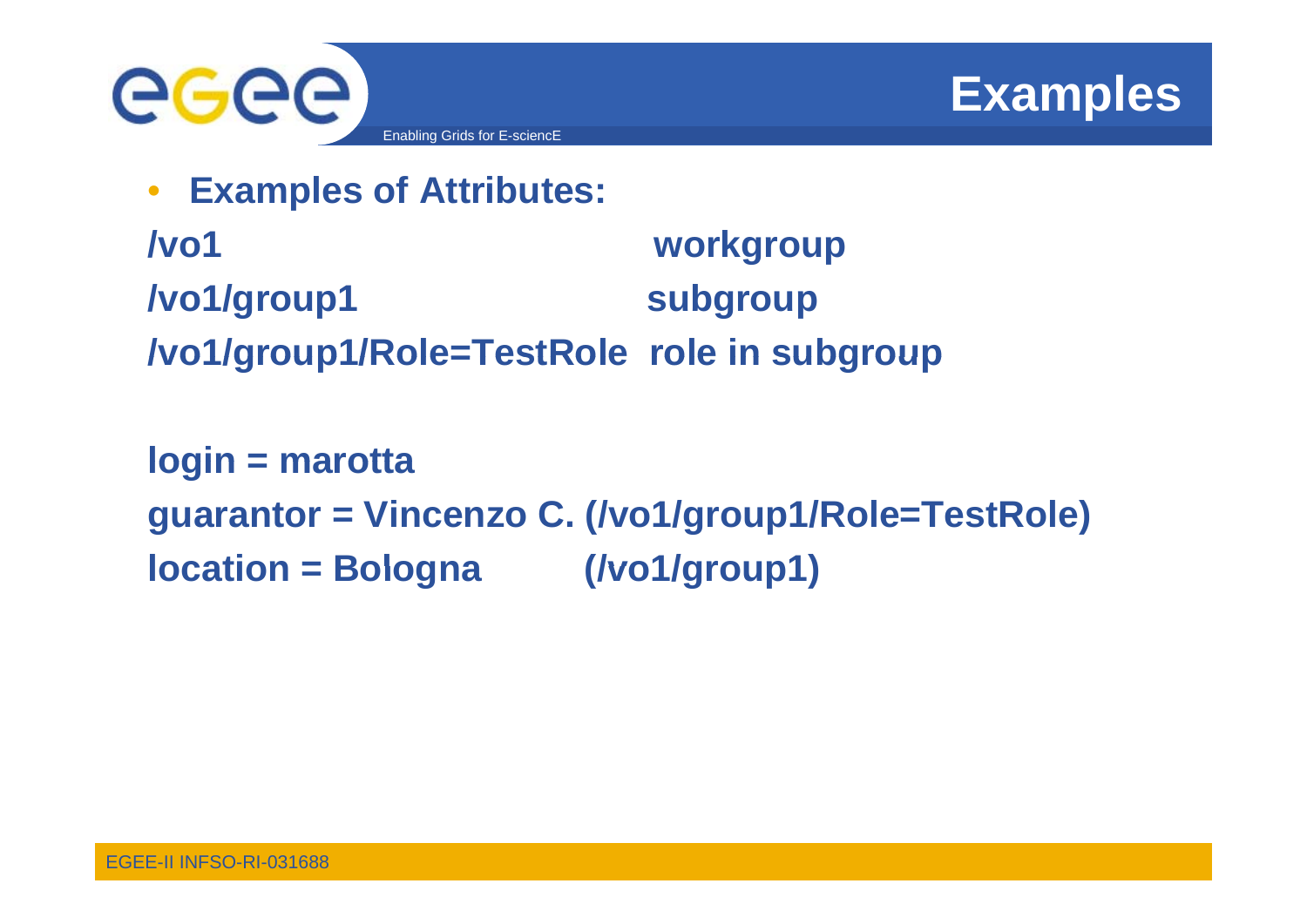

- $\bullet$  **Attributes are useless if resources and applications could not access them.**
- $\bullet$  **Both push and pull are supported:**
	- Pull:
		- Resources and applications can directly contact VOMS on behalf of users to obtain their attributes.
	- Push:
		- A voms-proxy-init command is provided to contact VOMS and put the attributes in the user's proxy, which is subsequently delegated to applications.
- $\bullet$ **Grid software almost completely uses push.**
- $\bullet$ The protocol to contact the server is proprietary but **documented.**
	- No update will ever break forward and backward compatibility – No update will ever break forward and backward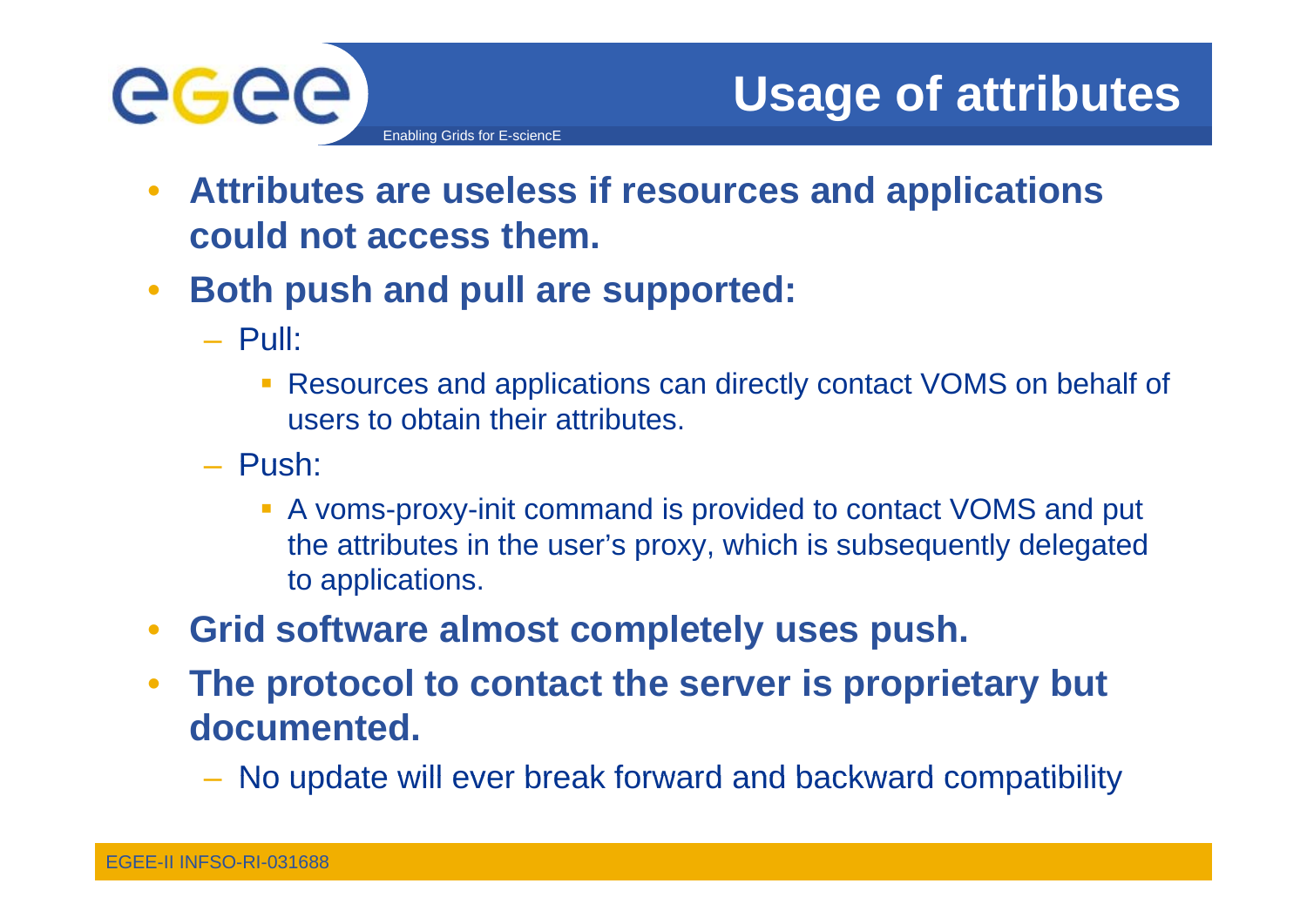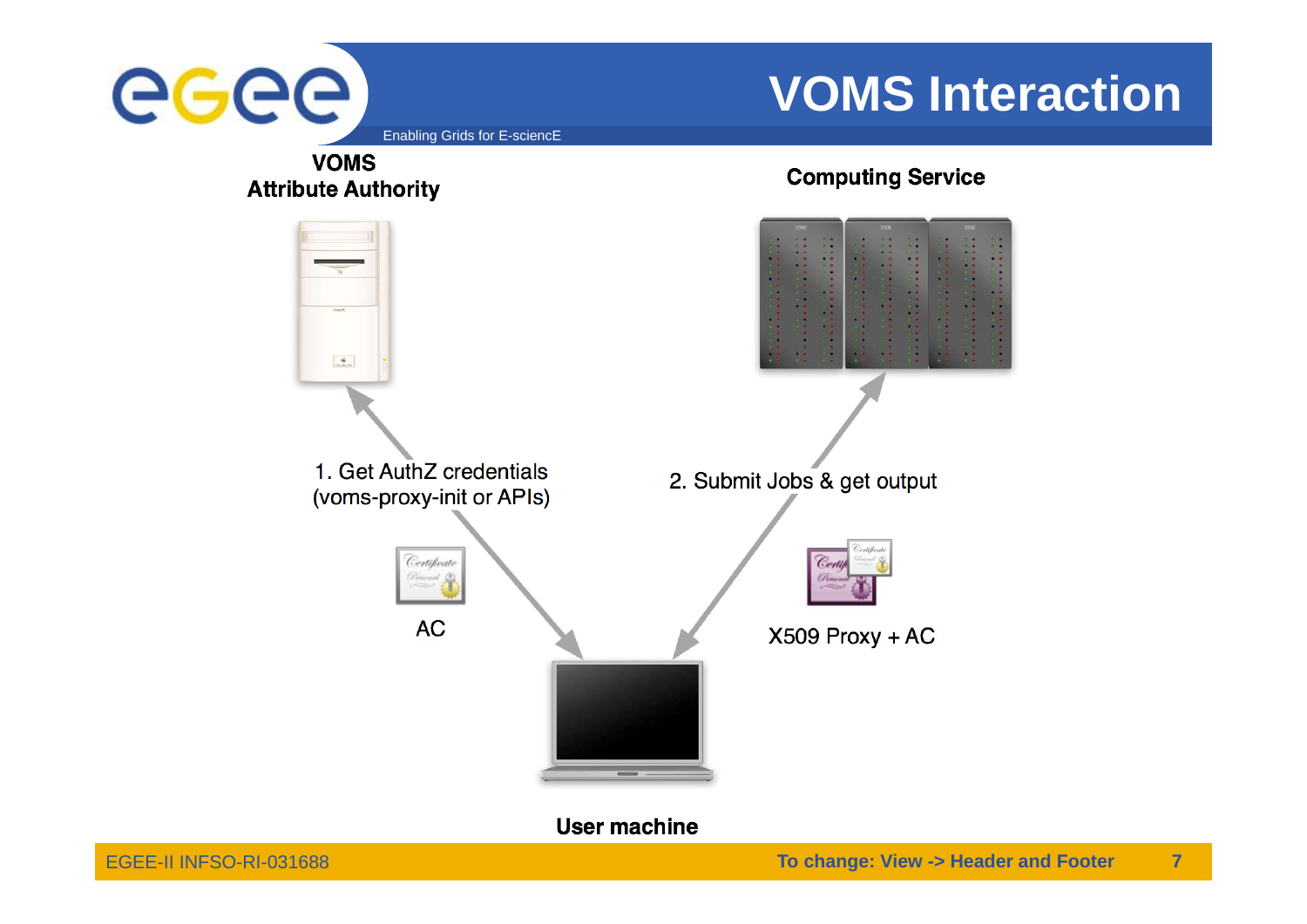

- **VOMS inserts its attributes into Attribute Certificates conforming to RFC 3281**
- $\bullet$  **Proxies generated by voms-proxy-init conform to RFC 3820**
- **VOMS uses X509 certificates and proxies (both RFC 3820 and old-style) to authenticate**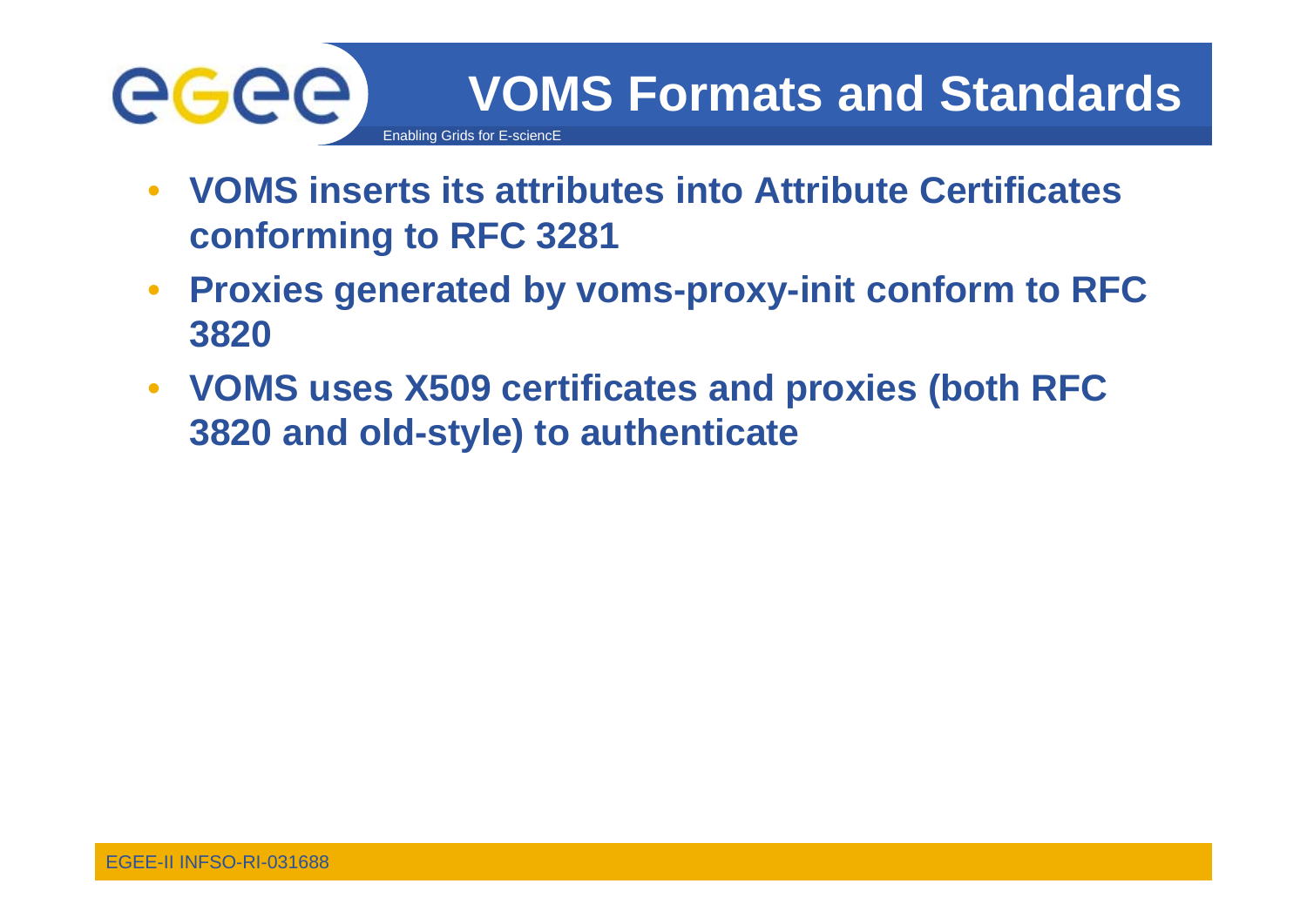

- $\bullet$  **VOMS is a X509 Attribute Authority with special support for Grids and VOs**
- $\bullet$  **VOMS is a Membership management tool**
	- Membership in VO <=> Membership in a VOMS
	- Membership in a VOMS implies a lot of things
		- **A** user may be a member of many groups
		- **A** user may hold multiple roles

- **A** user may have many attributes
- A tool is needed to manage this: VOMS VOMS-Admin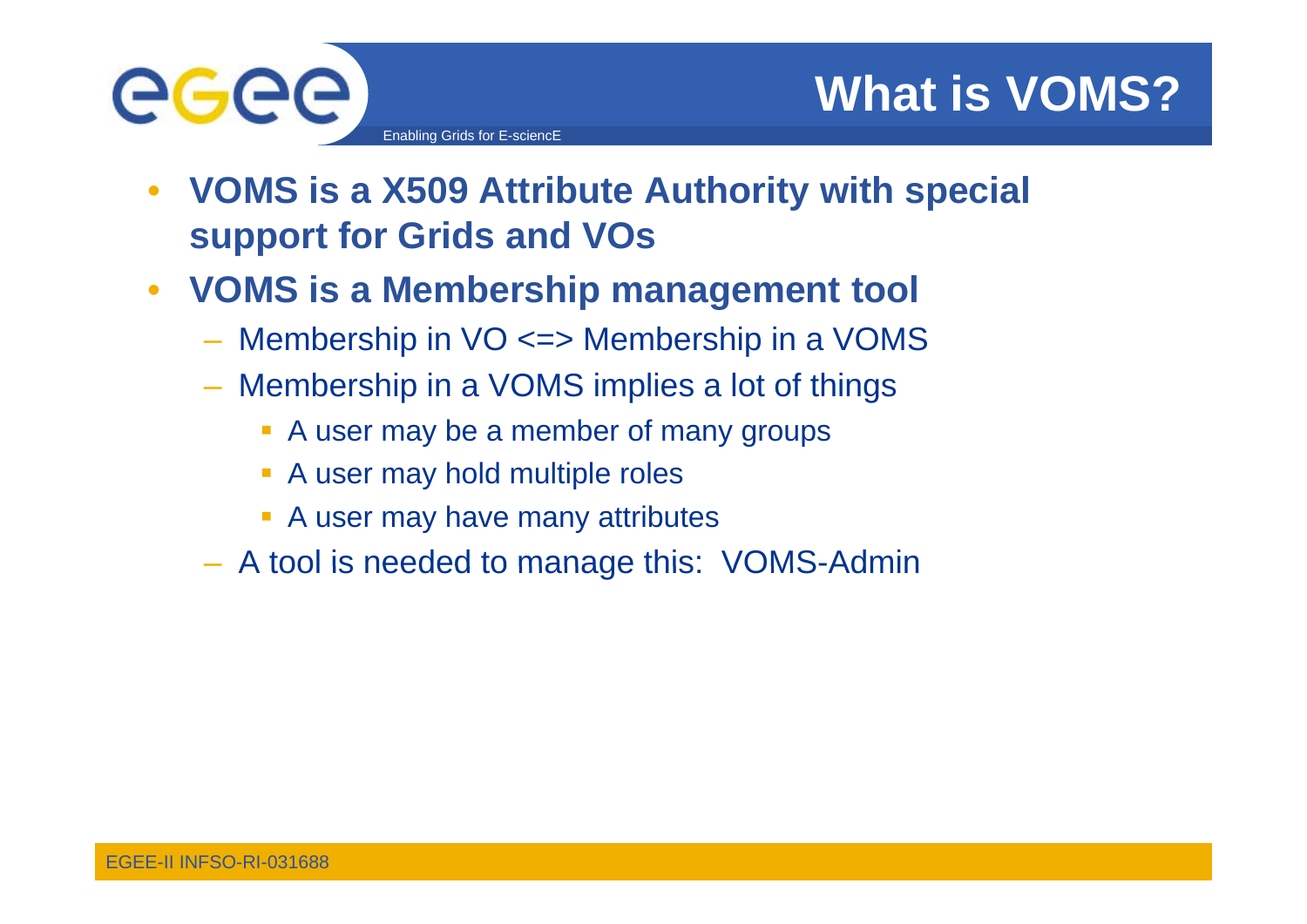

- **VOMS-Admin is a tool used to manage user membership data in a VOMS**
	- A separate process from VOMS
	- Comprised by both a Web Application and a Web Service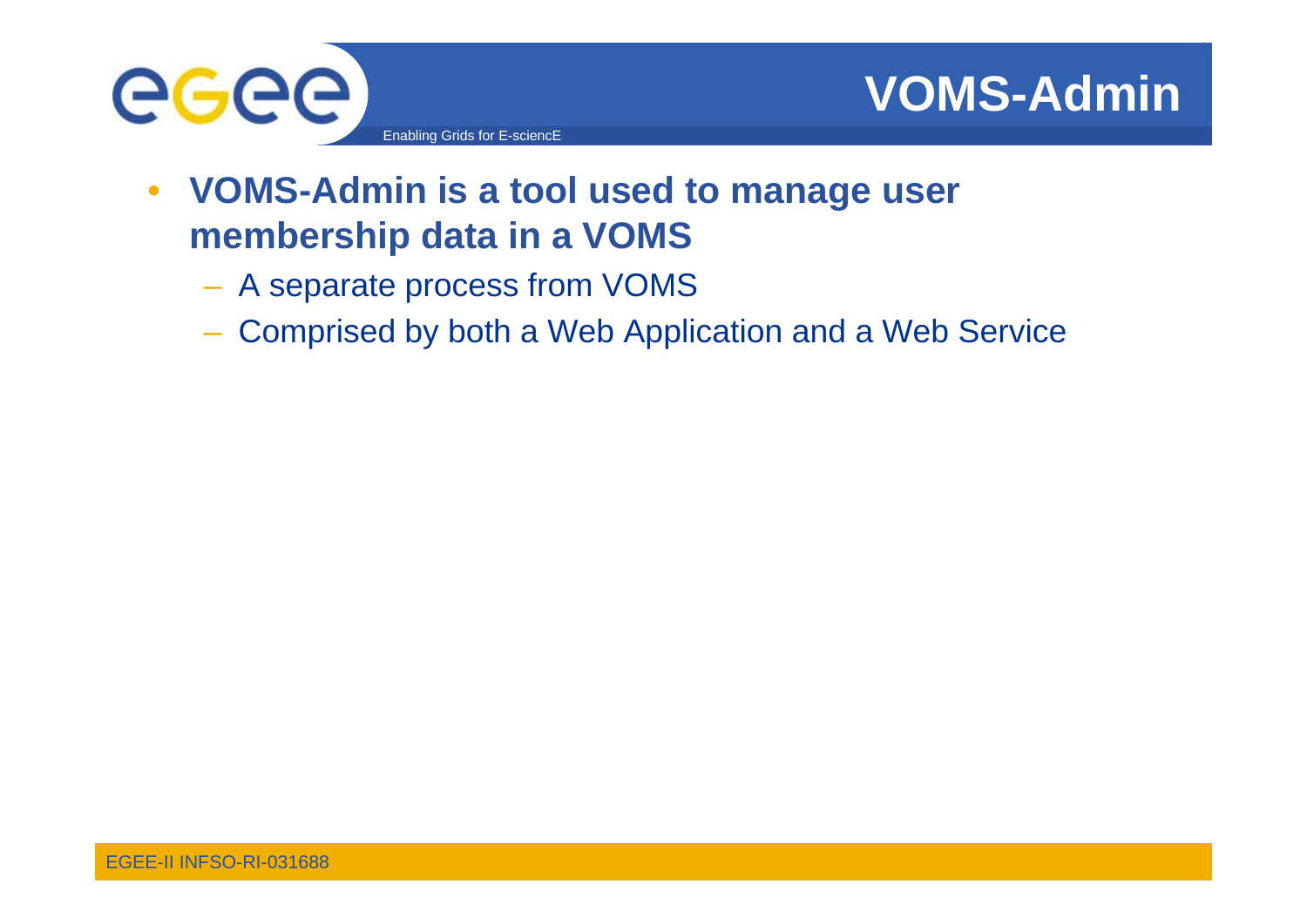

## **VOMS-Admin user registration**

Enabling Grids for E-sciencE

#### **VOMS admin** for volust.vo

**Current user: Andrea Ceccanti** 

Welcome to voms-admin registration for the test\_vo VO.

To access the VO resources, you must agree to the VO's Usage Rules. Please fill out all fields in the form below and click on the submit button at the bottom of the page.

After you submit this request, you will receive an email with instructions on how to proceed. Your request will not be forwarded to the VO managers until you confirm that you have a valid email address by following those instructions.

IMPORTANT:

By submitting this information you agree that it may be distributed to and stored by VO and site administrators. You also agree that action may be taken to confirm the information you provide is correct, that it may be used for the purpose of controlling access to VO resources and that it may be used to contact you in relation to this activity.

Your distinguished name (DN):

/C=IT/O=INFN/OU=Personal Certificate/L=CNAF/CN=Andrea Ceccanti/Email=andrea.ceccanti@cnaf.infn.it

Your CA:

 $/C=IT/O=INTN/CN=INTN CA$ 

Your email address:

andrea.ceccanti@cnaf.infn.it

Your institute:

Your phone number:

Comments for the VO admin:

 $\Gamma$  You agree on the VO's usage rules.

Register!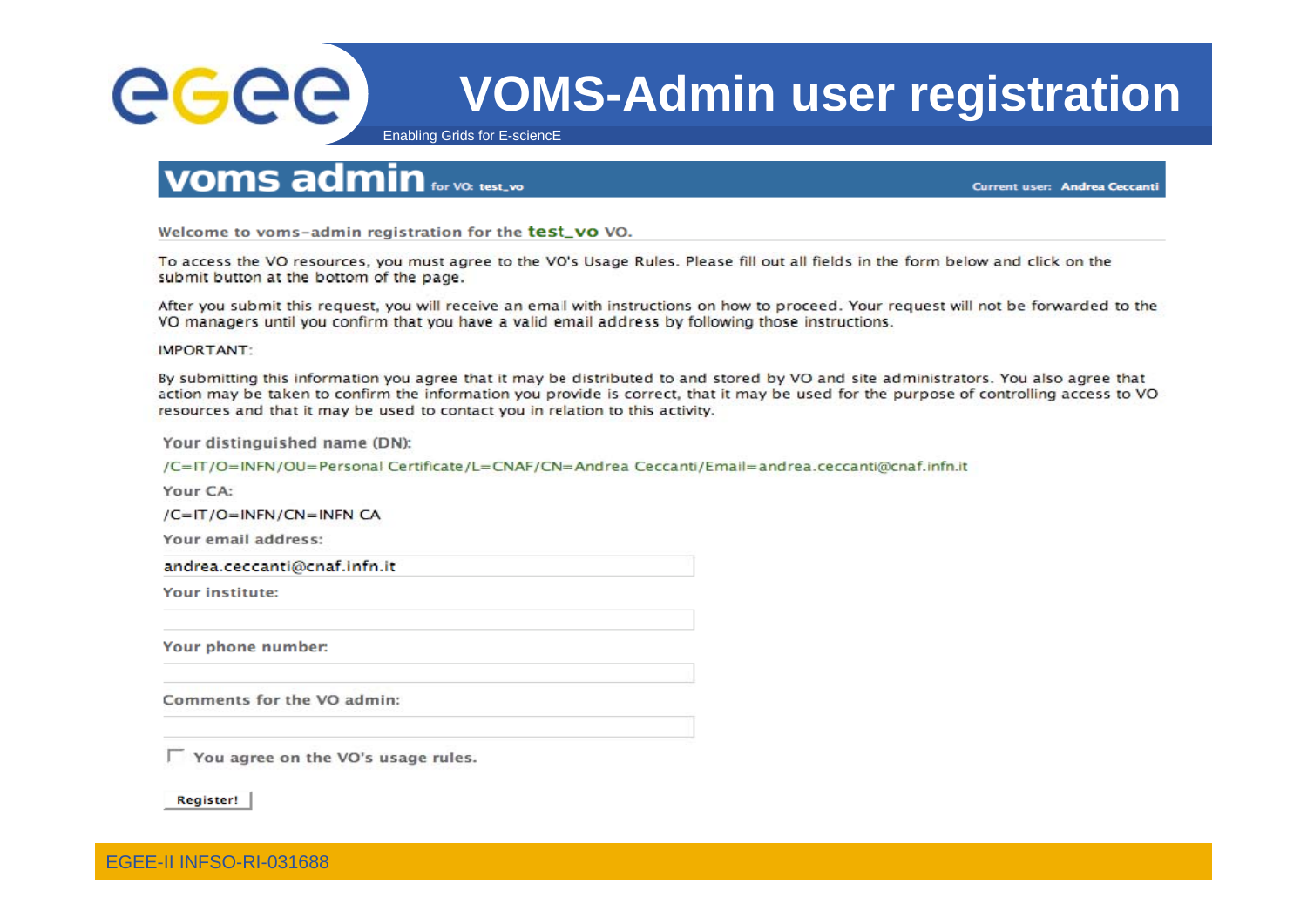# **VOMS-Admin Group Management**

Enabling Grids for E-sciencE

### VOMS admin for VO: test\_vo

**Current user: Andrea Ceccanti** 

VO management Subscriptions

Other VOs on this server

User "test1" added to group "/test\_vo/subgroup1".

| Manage                                               | <b>User details</b>                                                                                    |       |                                                                          | ⊟                |
|------------------------------------------------------|--------------------------------------------------------------------------------------------------------|-------|--------------------------------------------------------------------------|------------------|
| <b>Users</b><br>Groups<br>Roles<br><b>Attributes</b> | User's DN & CA: test1<br>User's common name:<br>User's email address: test1@ciccio.org<br>Save changes |       | /C=UK/O=eScience/OU=Authority/CN=CA/Email=ca-operator@grid-support.ac.uk | delete this user |
|                                                      | <b>Membership details</b>                                                                              |       |                                                                          | ⊟                |
|                                                      | Group name                                                                                             | Roles | /test_vo/subgroup2 v                                                     | Add to group     |
|                                                      | /test_vo                                                                                               |       | SoftwareManager<br>Assign role                                           |                  |
|                                                      | /test_vo/subgroup1                                                                                     |       | SoftwareManager  <br>Assign role<br>SoftwareManager<br>VO-Admin          | remove           |
|                                                      | Generic attributes management                                                                          |       |                                                                          | 曲                |
|                                                      | Attribute: testAttribute2 -<br>Attribute value:<br>Set an attribute                                    |       |                                                                          |                  |
|                                                      | <b>Attribute list:</b>                                                                                 |       |                                                                          |                  |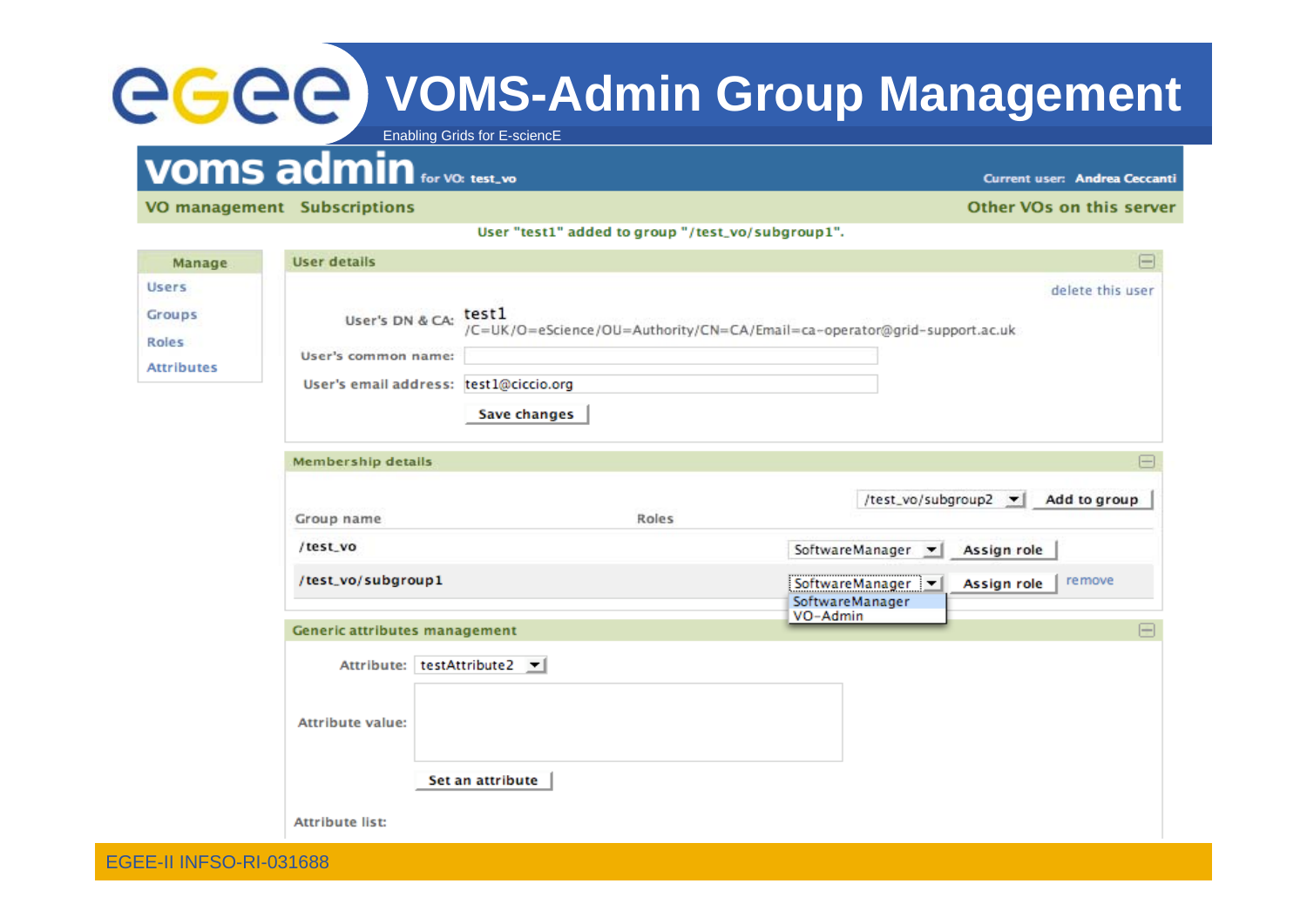

- • **All Operations on the VOMS Admin are authorized via ACLs**
- $\bullet$ **ACLs are (Context, Principal, Permission) triples** 
	- The Context is a FQAN
	- The Principal is either
		- a (DN, CA) couple (i.e., an X509 certificate)
		- a FQAN
		- **ANY AUTHENTICATED USER**
	- – The Permission states what the principal can do in the Context Context
		- **List/Add members to a Group/Role**
		- **Create subgroups**
		- π Manage attributes
		- **Manage requests/subscriptions pertaining groups/roles**

EGEE-II INFSO-RI-031688

**To change: View -> Header and Footer 13**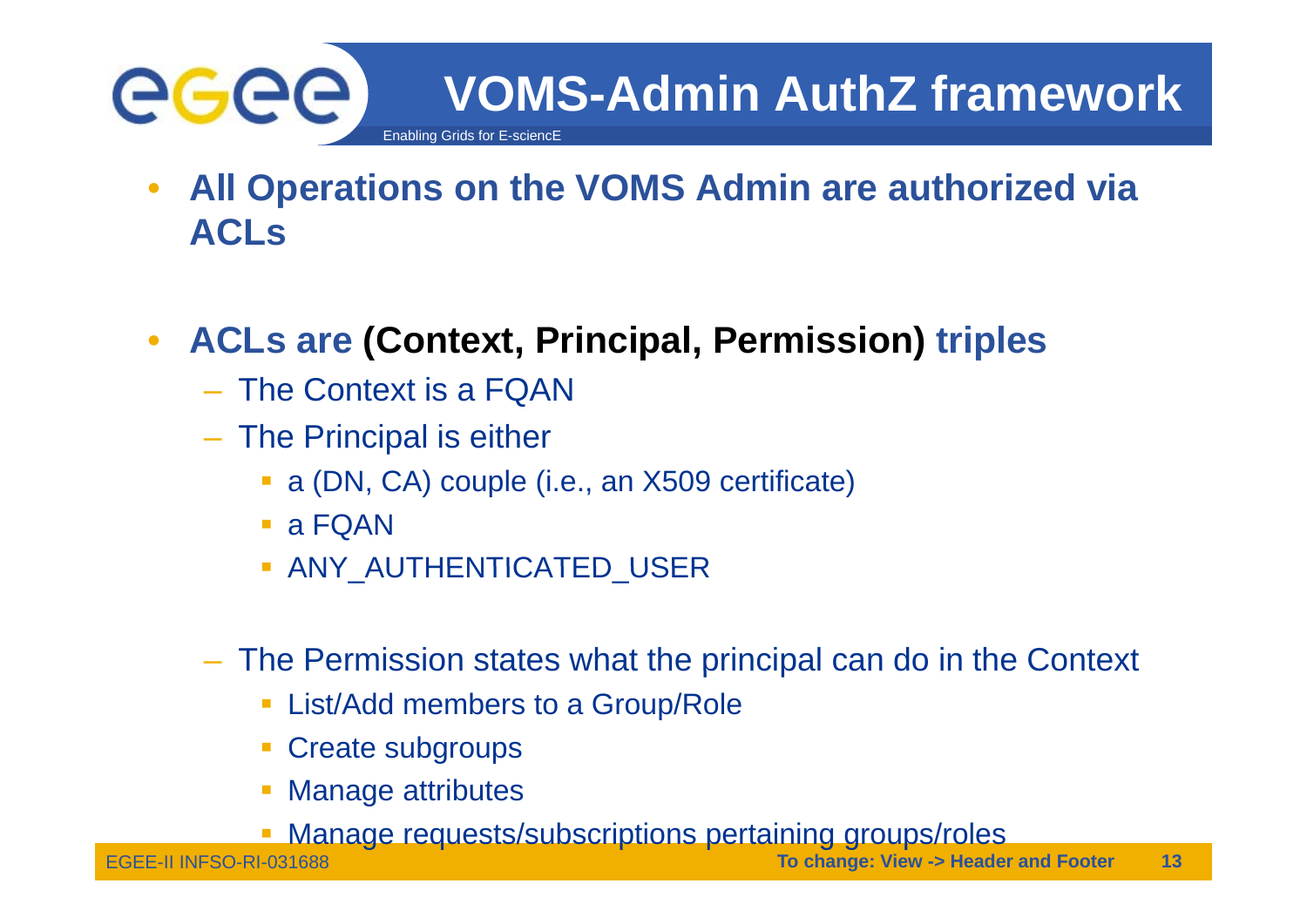

## **VOMS-Admin ACLs**

Enabling Grids for E-sciencE

## VOMS admin for VO: omileurope

Current user: Andrea Ceccanti

VO management Subscriptions

Other VOs on this server

| Manage          | ACL management for group /omileurope                   |           |            |        |                       |                 | $\Box$      |
|-----------------|--------------------------------------------------------|-----------|------------|--------|-----------------------|-----------------|-------------|
| Jsers<br>Groups | Access control list:                                   |           |            |        |                       |                 | Add entry   |
| toles           | Admin DN & CA                                          | Container | Membership |        | <b>ACL Attributes</b> | <b>Requests</b> |             |
| Attributes      | /omiieurope/Role=VO-Admin<br><b>VOMS Role</b>          | rw        | rw         | rwd rw |                       | rw              | edit delete |
|                 | Any Authenticated User<br>Dummy Certificate Authority  | г         | r          | r      | $\mathsf{r}$          |                 | edit delete |
|                 | omii001.cnaf.infn.it<br><b>INFN CA</b>                 | <b>rw</b> | rw         | rwd rw |                       | rw              | edit delete |
|                 | Valerio Venturi<br><b>INFN Certification Authority</b> | <b>IW</b> | <b>IW</b>  | rwd rw |                       | <b>rw</b>       | edit delete |
|                 | Default Access control list:                           |           |            |        |                       |                 |             |
|                 | Default acl not defined for this group.                |           |            |        |                       |                 | Add entry   |
|                 | Membership details for group /omileurope               |           |            |        |                       |                 | 田           |
|                 | Generic attributes management for group /omileurope    |           |            |        |                       |                 | 田           |

| Completato                     | omii001.cnaf.infn.it:8443            |  |  |  |  |
|--------------------------------|--------------------------------------|--|--|--|--|
| <b>EGEE-II INFSO-RI-031688</b> | To change: View -> Header and Footer |  |  |  |  |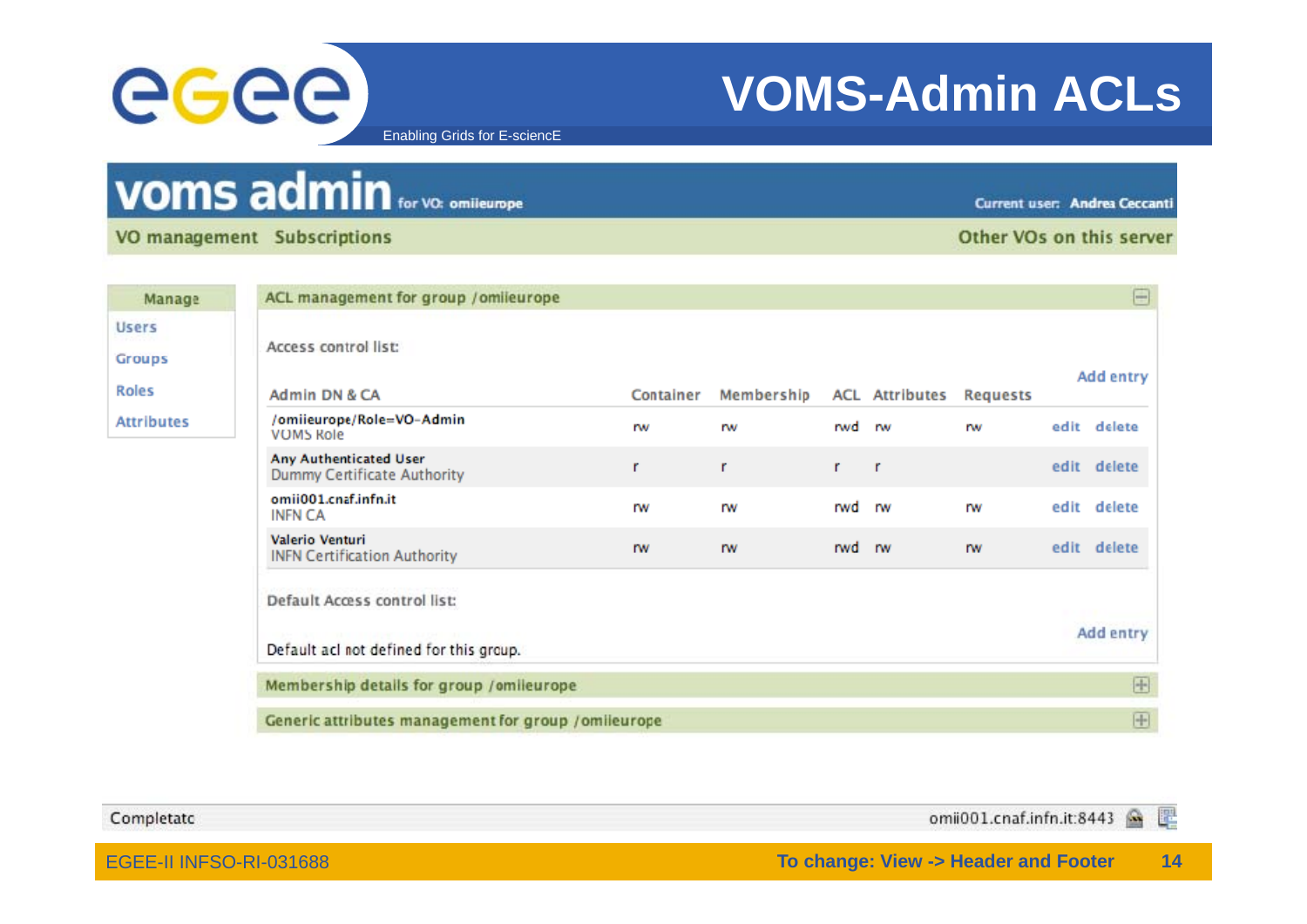

- **VOMS is a X509 Attribute Authority with special support for Grids and VOs**
- **VOMS is a Membership management tool**
- **VOMS is a SAML Attribute Authority** 
	- The world is not a X509-monoculture!
	- The exact same data from X509 can be expressed in SAML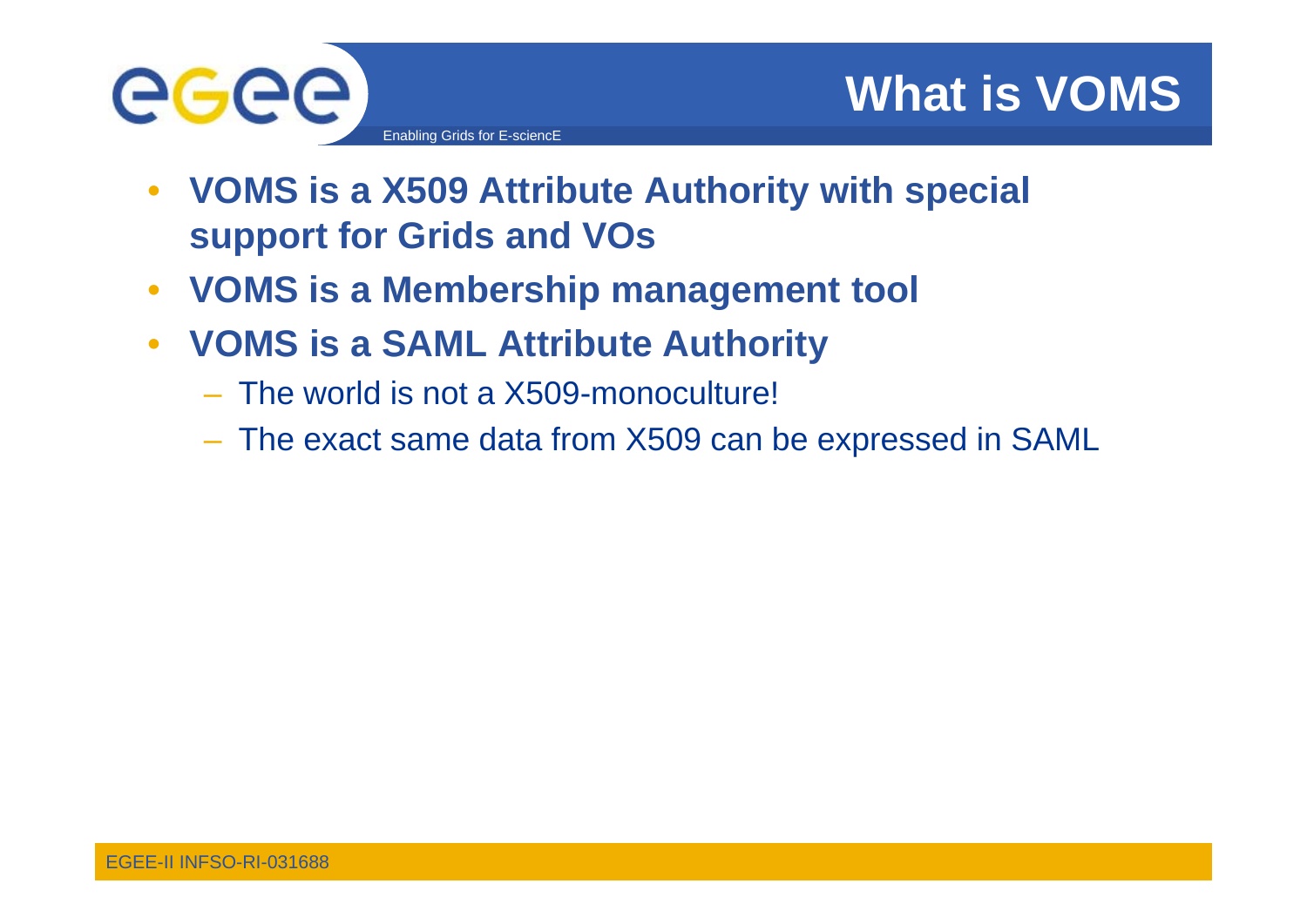

- $\bullet$  **Outside from hardcore grid applications, many services rely on a SAML AttributeAssertion**
- **VOMS can generate an AttributeAssertion containing the exact same data as the AC.**
- **VOMS exposes an interface compliant to the SAML Query/Request Profile and the SAML SOAP Binding**
	- Temporary independent package
		- **From the same developers**
		- **Integration in the main packages ongoing**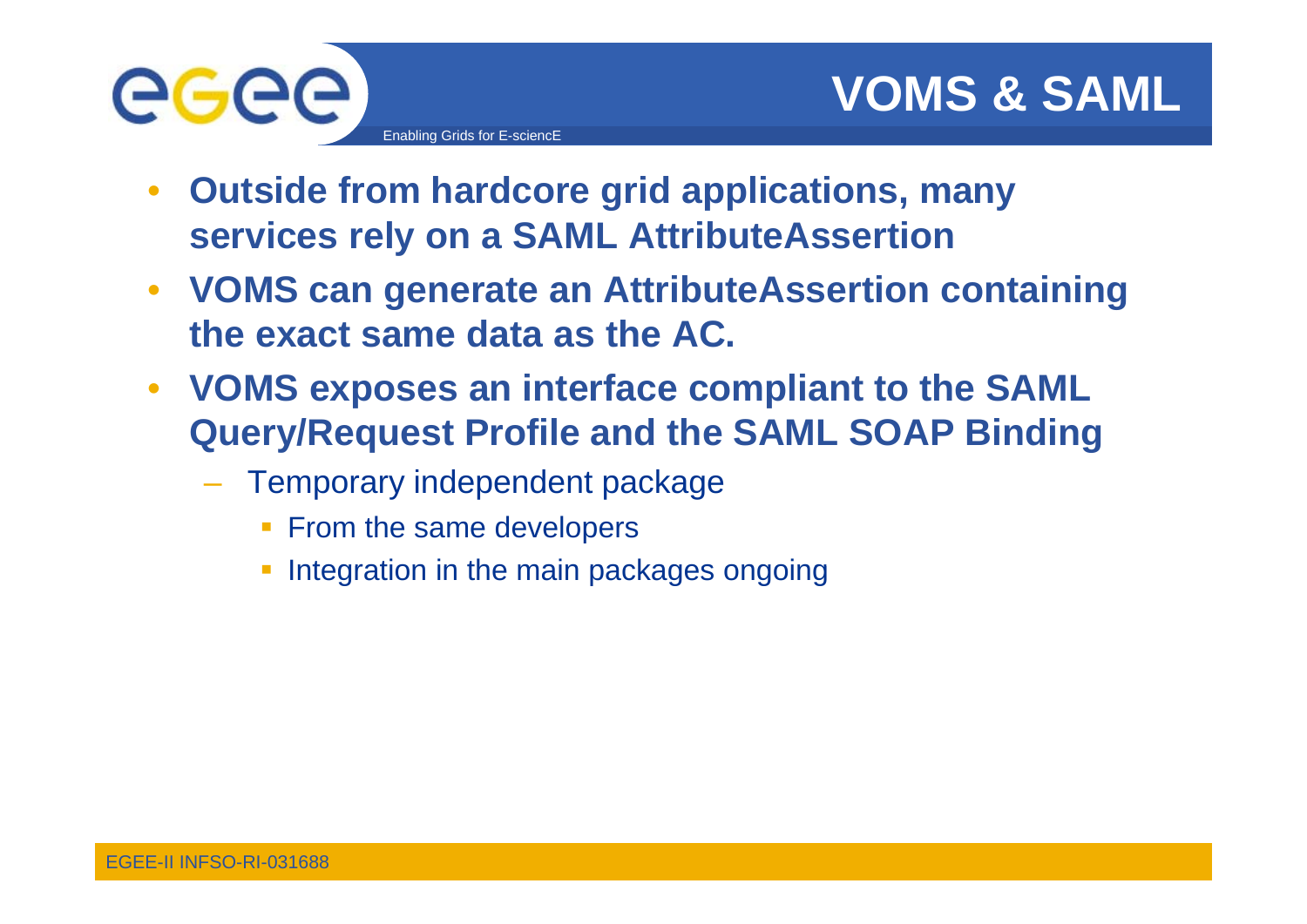# egee

## **SAML AttributeAssertion Ex.**

Enabling Grids for E-sciencE

<saml:Assertion ID="\_ebff47fb-21a4-4f3d-bf7d-6b2a12b3b81b" IssueInstant="2008-04-21T09:56:20.020Z" Version="2.0"xmlns:saml="urn:oasis:names:tc:SAML:2.0:assertion"xmlns:xsi="http://www.w3.org/2001/XMLSchema-instance">

```
<saml:Issuer>
```
CN=omii002.cnaf.infn.it,L=CNAF,OU=Host,O=INFN,C=IT </saml:Issuer>

<ds:Signature xmlns:ds="http://www.w3.org/2000/09/xmldsig#"> .. signature here </ds:Signature>

<saml:Subject>

```
<saml:NameID Format="urn:oasis:names:tc:SAML:1.1:nameid-format:X509SubjectName">
  CN=Valerio Venturi,L=CNAF,OU=Personal Certificate,O=INFN,C=IT
 </saml:NameID><saml:SubjectConfirmation Method="urn:oasis:names:tc:SAML:2.0:cm:holder-of-key">
  ... says the subject was authenticated using a X.509 certificate
 </saml:SubjectConfirmation>
</saml:Subject>
```
<saml:Conditions NotBefore="2008-04-21T09:56:20.020Z" NotOnOrAfter="2008-04-21T21:56:20.020Z" />

<saml:AttributeStatement><saml:Attribute Name="http://voms.forge.cnaf.infn.it/group" NameFormat="urn:oasis:names:tc:SAML:2.0:attrname-format:unspecified"> <saml:AttributeValue xsi:type="xs:string" xmlns:xs="http://www.w3.org/2001/XMLSchema"> /omiieurope/INFN </saml:AttributeValue> <saml:AttributeValue xsi:type="xs:string" xmlns:xs="http://www.w3.org/2001/XMLSchema"> /omiieurope </saml:AttributeValue></saml:Attribute> </saml:AttributeStatement>

</saml:Assertion>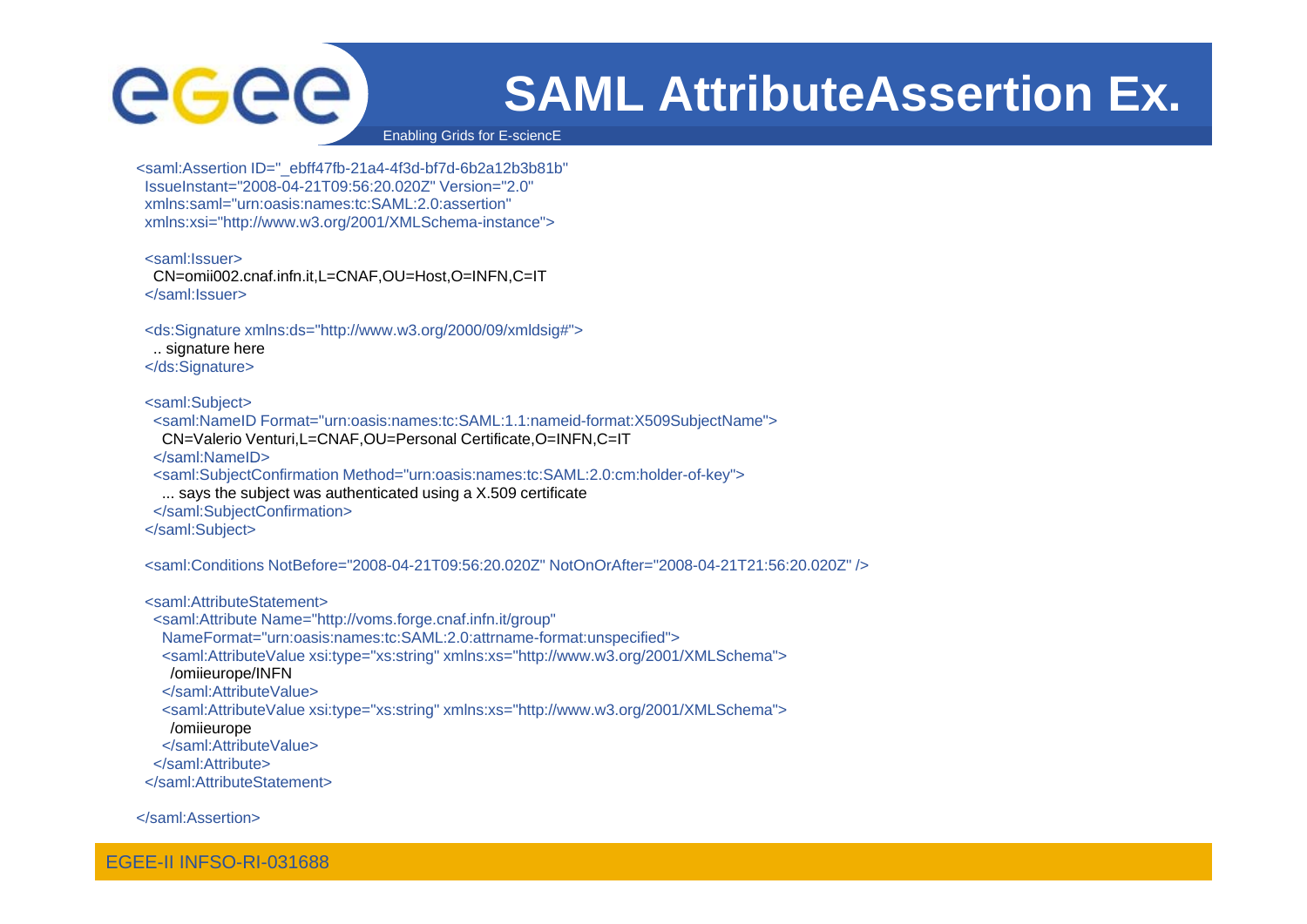



**Client machine B**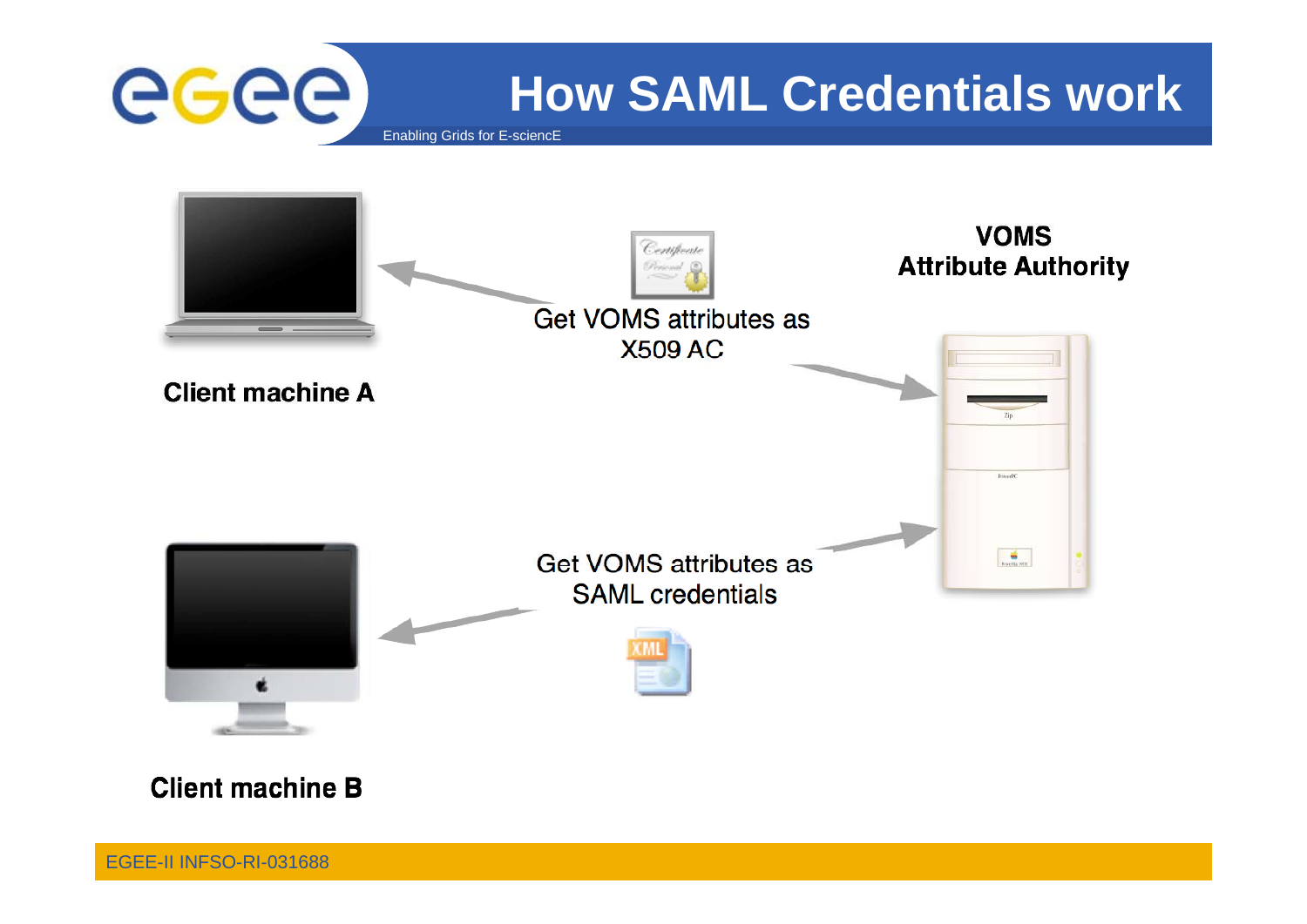

- **VOMS is a X509 Attribute Authority with special support for Grids and VOs**
- **VOMS is a Membership management tool**
- **VOMS is a SAML Attribute Authority**
- $\bullet$  **VOMS integrates with Shibboleth**
	- In the sense that VOMS makes Shibboleth attributes available to Grid services
		- **Or to X509 based services in general**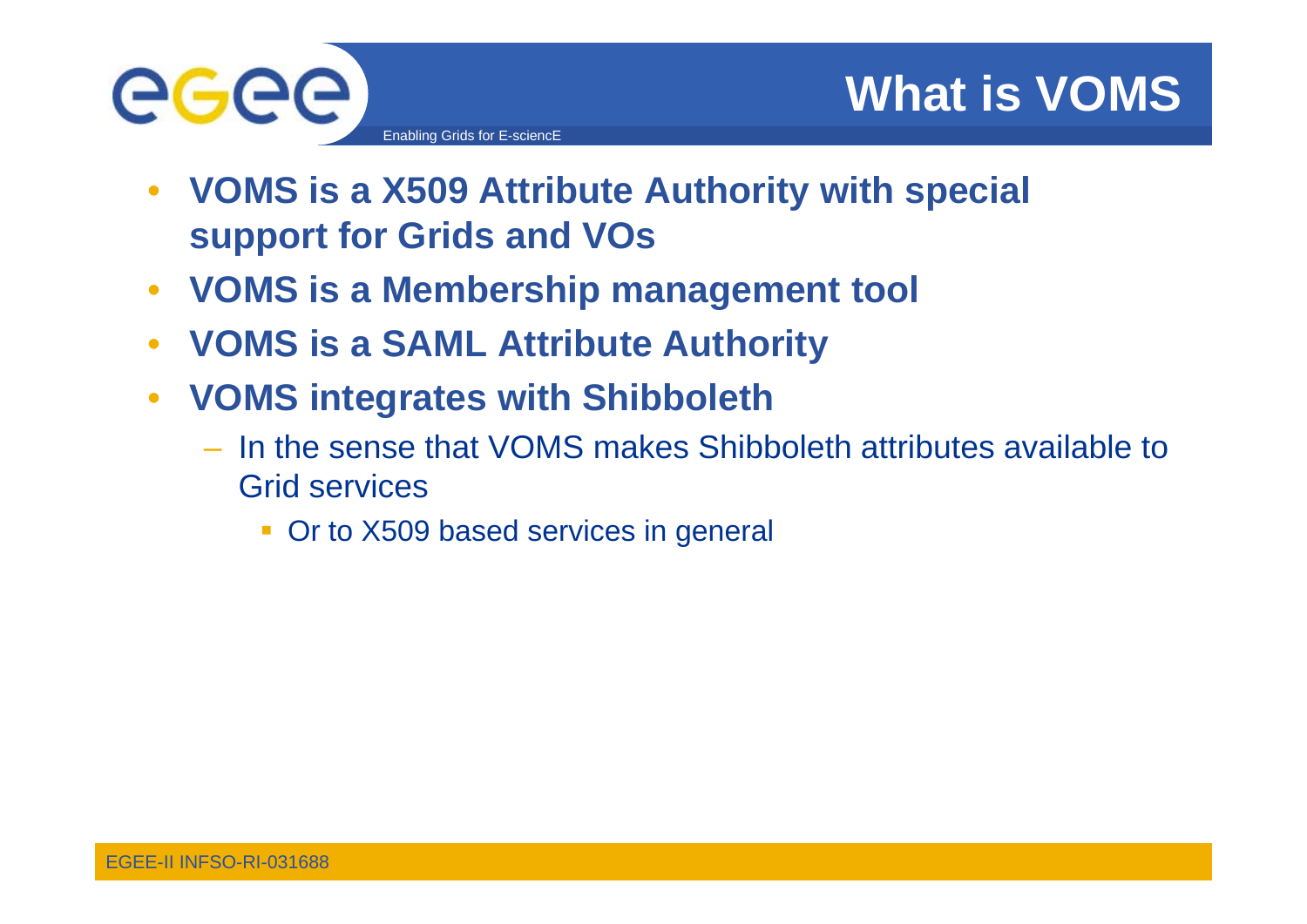## **SLCS (Certificates from Shibboleth)**

egee Enabling Grids for E-sciencE

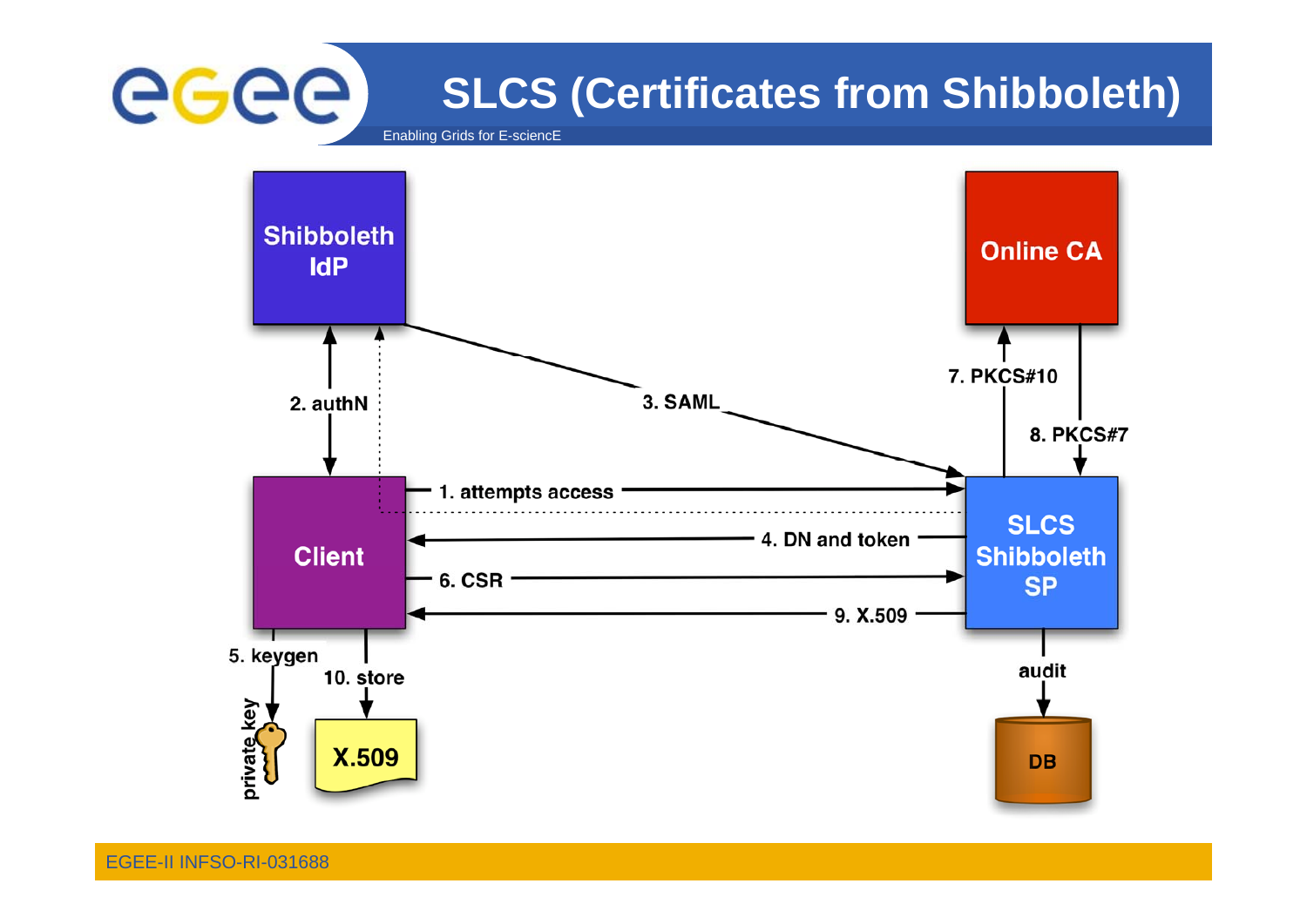

**VASH**

## • **VOMS Attributes from Shibboleth (VASH)**

– Collaboration between SWITCH and INFN

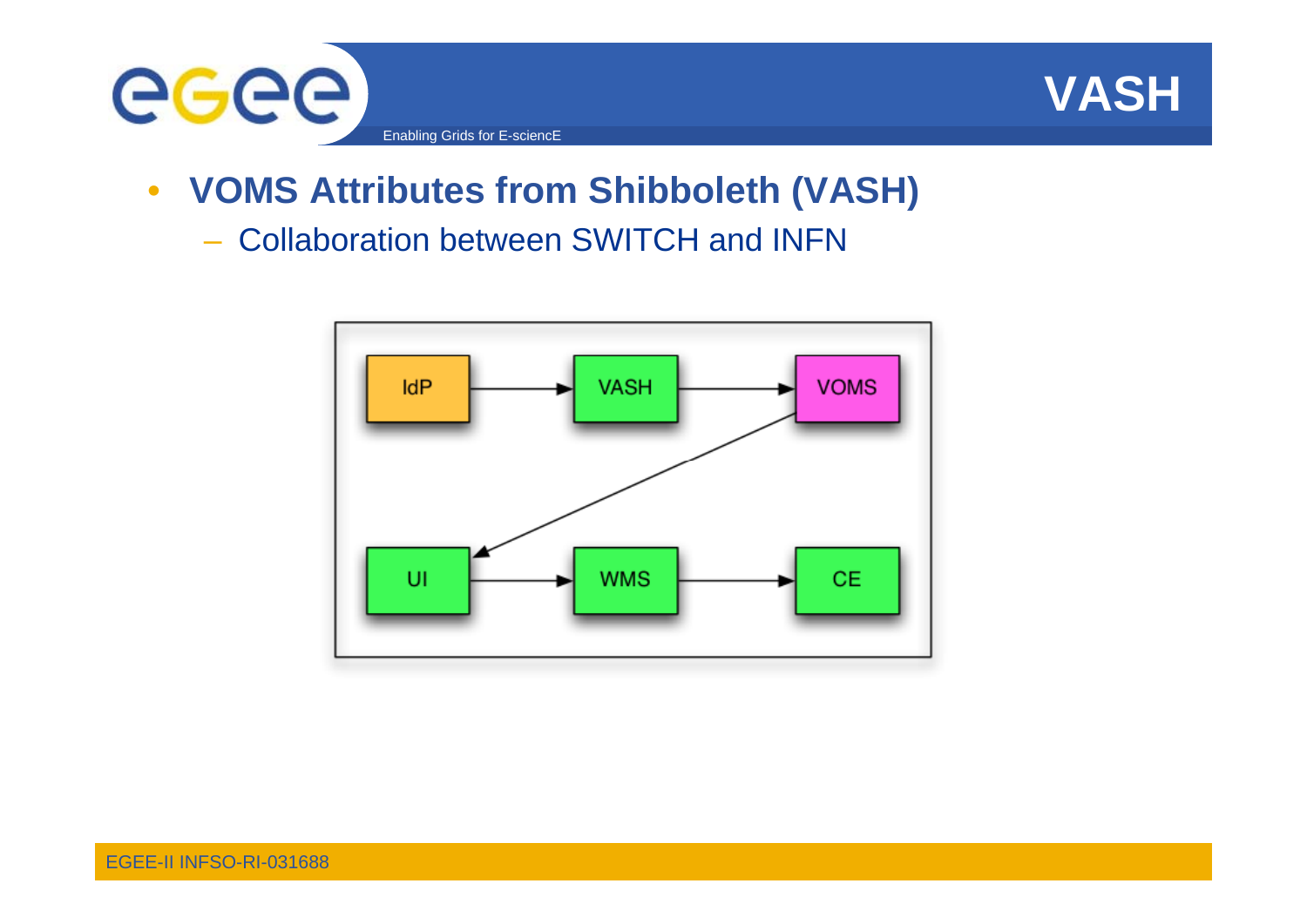# **VASH UI**

Enabling Grids for E-sciencE



| <b>USER INTERFACE</b>                                     |
|-----------------------------------------------------------|
| Welcome                                                   |
| <b>View Your Profiles</b>                                 |
| <b>Administer Your Profile</b>                            |
| Help                                                      |
| Contact                                                   |
| <b>Administrator Interface</b>                            |
|                                                           |
| <b>Copyright EGEE</b><br>Software Licence<br>Version: 0.9 |

egee

#### **Administer Your Shibboleth Attributes on VOMS Server**

You may update the attributes on the VOMS by pressing below submit button. If a drop-down list is presented, you may select the settings that are most convenient to you.

|                   | <b>Value on VOMS</b>  | <b>Will Change to</b> |
|-------------------|-----------------------|-----------------------|
| Affiliation       | ----                  | staff                 |
| Firstname         | Placi                 | Placi                 |
| Email             | placi.flury@switch.ch | placi.flury@switch.ch |
| Unique ID         | 521780@switch.ch      | 521780@switch.ch      |
| Home Organization | switch.ch             | switch.ch             |
| Lastname          | Flury                 | Flury                 |

Your home organization attributes as currently set on the VOMS server are valid until 2008/3/15 23:30. You will be notified to refresh them (by visiting this site) by 2008/1/5 12:30 under following e-mail address placi.flury@switch.ch.

Using cert with DN: /DC=ch/DC=switch/DC=slcs/O=Switch - Teleinformatikdienste fuer Lehre und Forschung/CN=Placi Flury C82EEB1A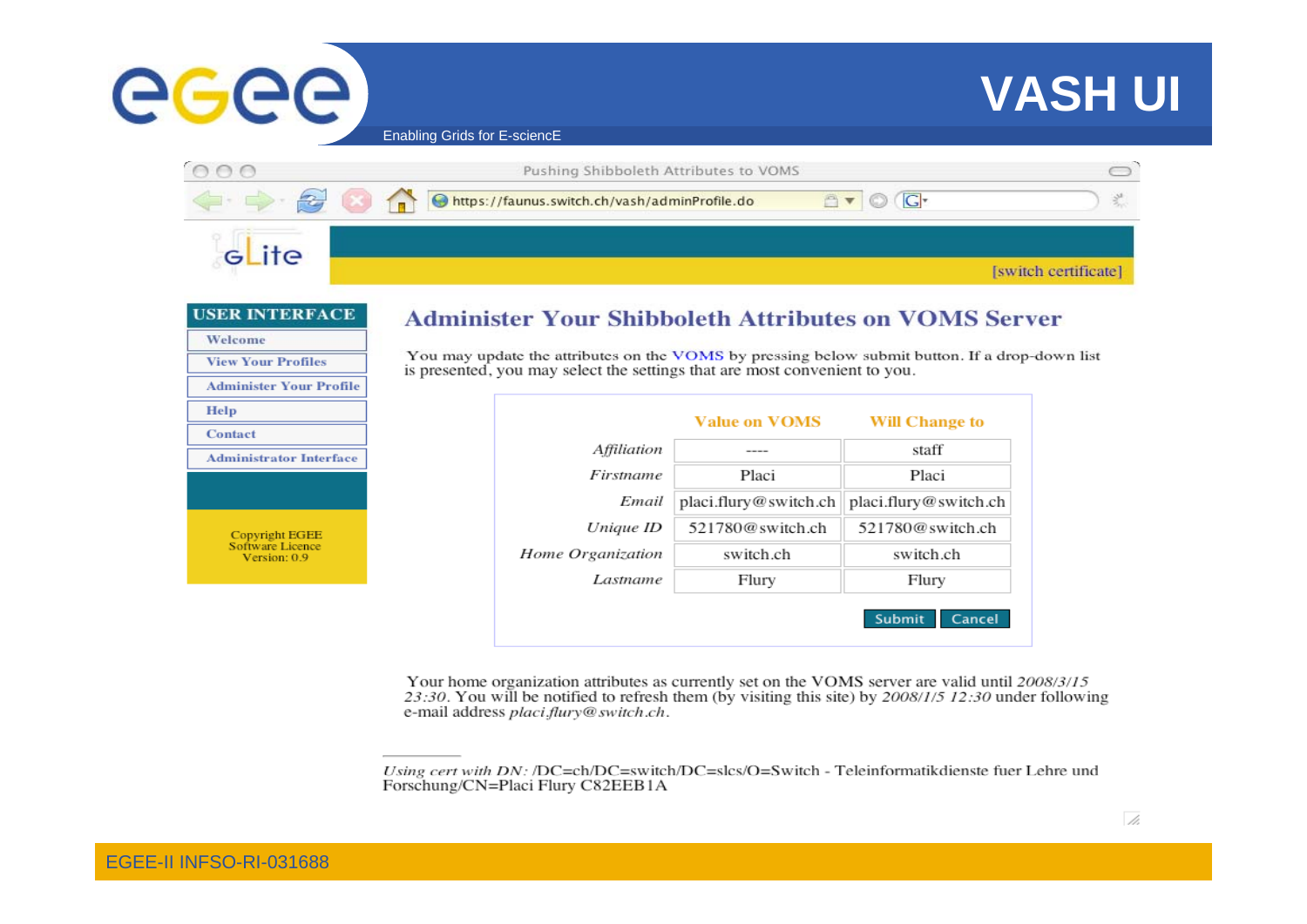

## **Shib in VOMS - Full list**

Enabling Grids for E-sciencE

#### How to use the voms with Shibboleth Attributes

[flury@aurora flury]\$ **slcs-init -i switch ch i switch.ch** Shibboleth Password: New Key Password: Key password is empty, using Shibboleth password. [flury@aurora flury]\$ **voms-proxy-init -voms switch** Enter GRID pass phrase: Your identity: /DC=ch/DC=switch/DC=slcs/O=Switch - Teleinformatikdienste fuer Lehre und Forschung/CN=Placi Flury C82EEB1A Creating temporary proxy ............................................... Done Contacting egeria.switch.ch:15015 [/O=GRID-FR/C=CH/O=SWITCH/OU=MIDDLEWARE/CN=egeria.switch.ch] "switch" Done Creating proxy ................................... Done Your proxy is valid until Fri Jun 15 05:17:32 2007 [flury@aurora flury]\$ **voms-proxy-info -all** subject : /DC=ch/DC=switch/DC=slcs/O=Switch - Teleinformatikdienste fuer Lehre und Forschung/CN=Placi Flury C82EEB1A/CN=proxy issuer : /DC=ch/DC=switch/DC=slcs/O=Switch - Teleinformatikdienste fuer Lehre und Forschung/CN=Placi Flury C82EEB1A identity : /DC=ch/DC=switch/DC=slcs/O=Switch - Teleinformatikdienste fuer Lehre und Forschung/CN=Placi Flury C82EEB1A type : proxy strength : 512 bits path :/tmp/x509up\_u965 timeleft : 11:59:46 $==$  VO switch extension information  $==$ **VO : switch**subject : /DC=ch/DC=switch/DC=slcs/O=Switch - Teleinformatikdienste fuer Lehre und Forschung/CN=Placi Flury C82EEB1A issuer : /O=GRID-FR/C=CH/O=SWITCH/OU=MIDDLEWARE/CN=egeria.switch.ch **attribute : /switch/Role=NULL/Capability=NULL attribute : urn:mace:switch.ch:attribute-def:swissEduPersonUniqueID = 521780@switch.ch (switch) attribute : urn:mace:dir:attribute-def:sn = Flury (switch) attribute : urn:mace:dir:attribute-def:givenName = Placi (switch)** attribute : urn:mace:dir:attribute-def:mail = placi.flury@switch.ch (switch)<br>attribute : urn:mace:dir:attribute-def:eduPersonAffiliation = staff (switch) **urn:mace:dir:attribute-def:eduPersonAffiliation = staff (switch) attribute : urn:mace:switch.ch:attribute-def:swissEduPersonHomeOrganization = switch.ch (switch)** timeleft : 11:59:46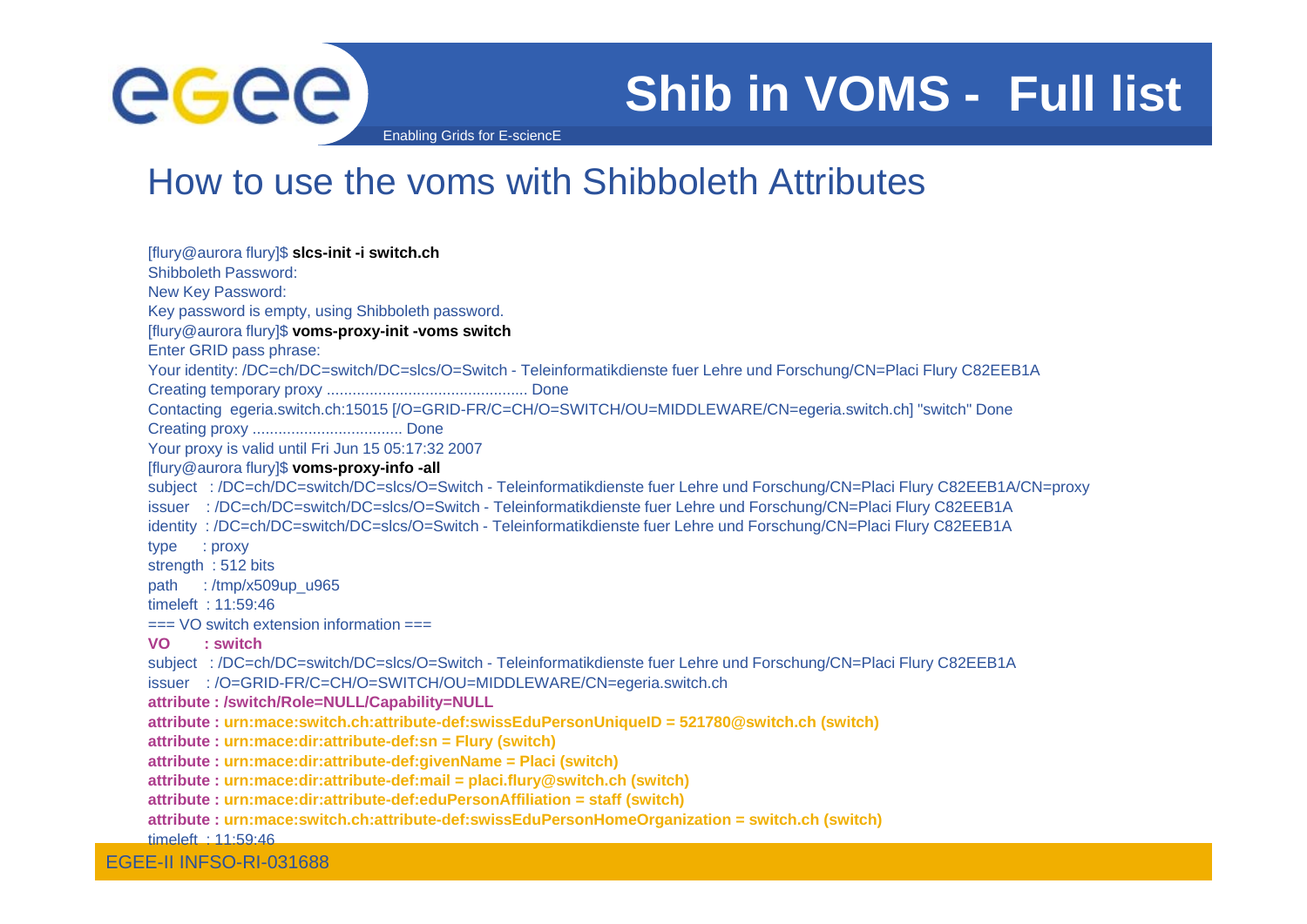

- **VOMS is a X509 Attribute Authority with special support for Grids and VOs**
- **VOMS is a Membership management tool**
- $\bullet$ **VOMS** is a SAML Attribute Authority

- $\bullet$ **VOMS integrates with Shibboleth**
- **VOMS has native support for replication**
	- Only one server is a single point of failure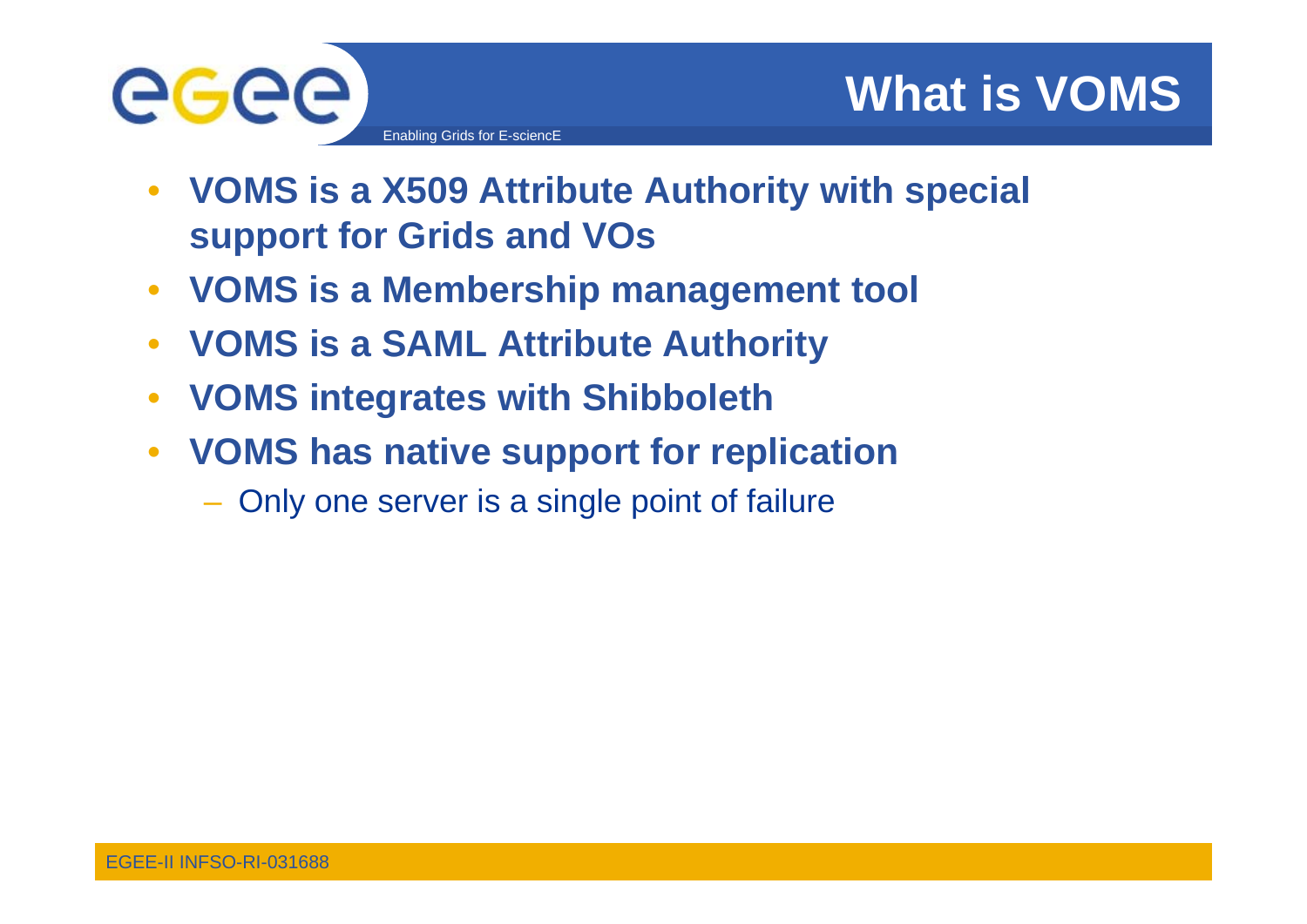

## **VOMS and Replication**

- $\bullet$ **A VOMS server is stateless.**
- $\bullet$  **VOMS uses <sup>a</sup> DB to keep track of users and administrators.**
- $\bullet$  **Replicating a VOMS is simple:**
	- Replicate the DB somewhere else
	- Run a new instance of VOMS insisting on the replicated DB

#### $\bullet$ **Support is native**

- APIs allow to discover replicas
- CLI tools switch between replicas automatically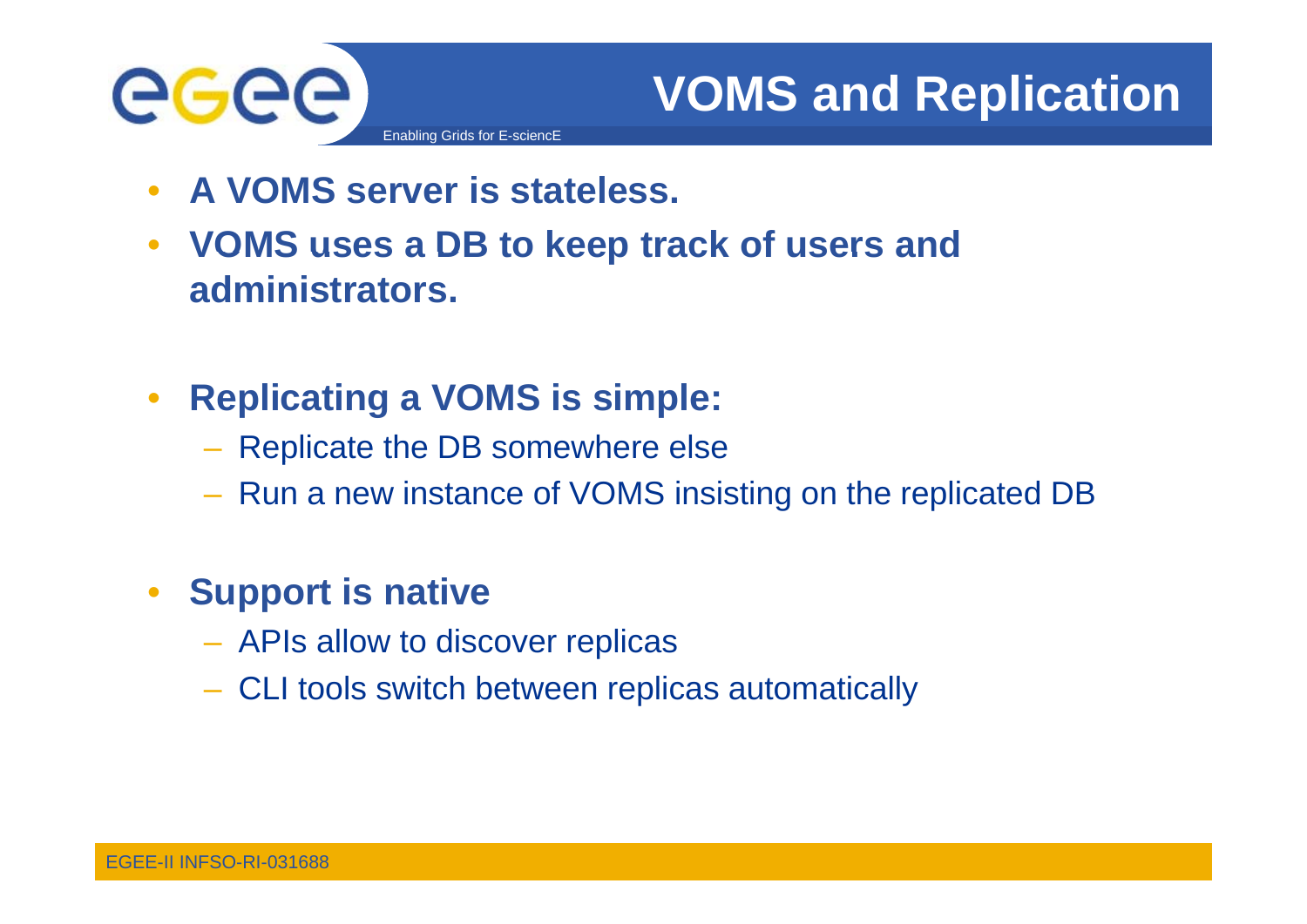

- • **Multiple Certificates**
	- A user may have more than one certificate
	- $-$  It is possible to register them as synonymous with each other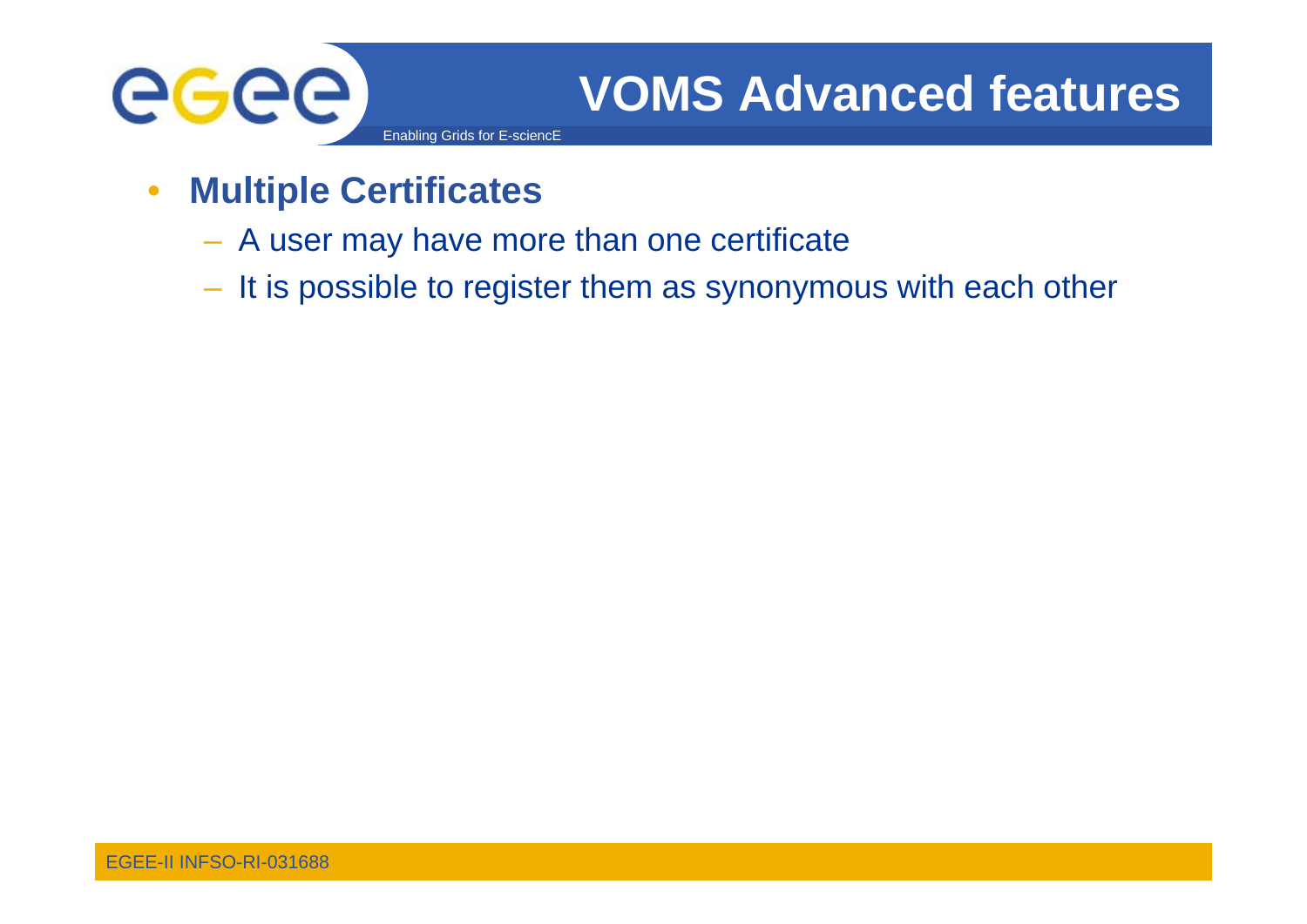

## **The Team**

- **Vincenzo Ciaschini**
- **Valerio Venturi**
- **Andrea Ceccanti**